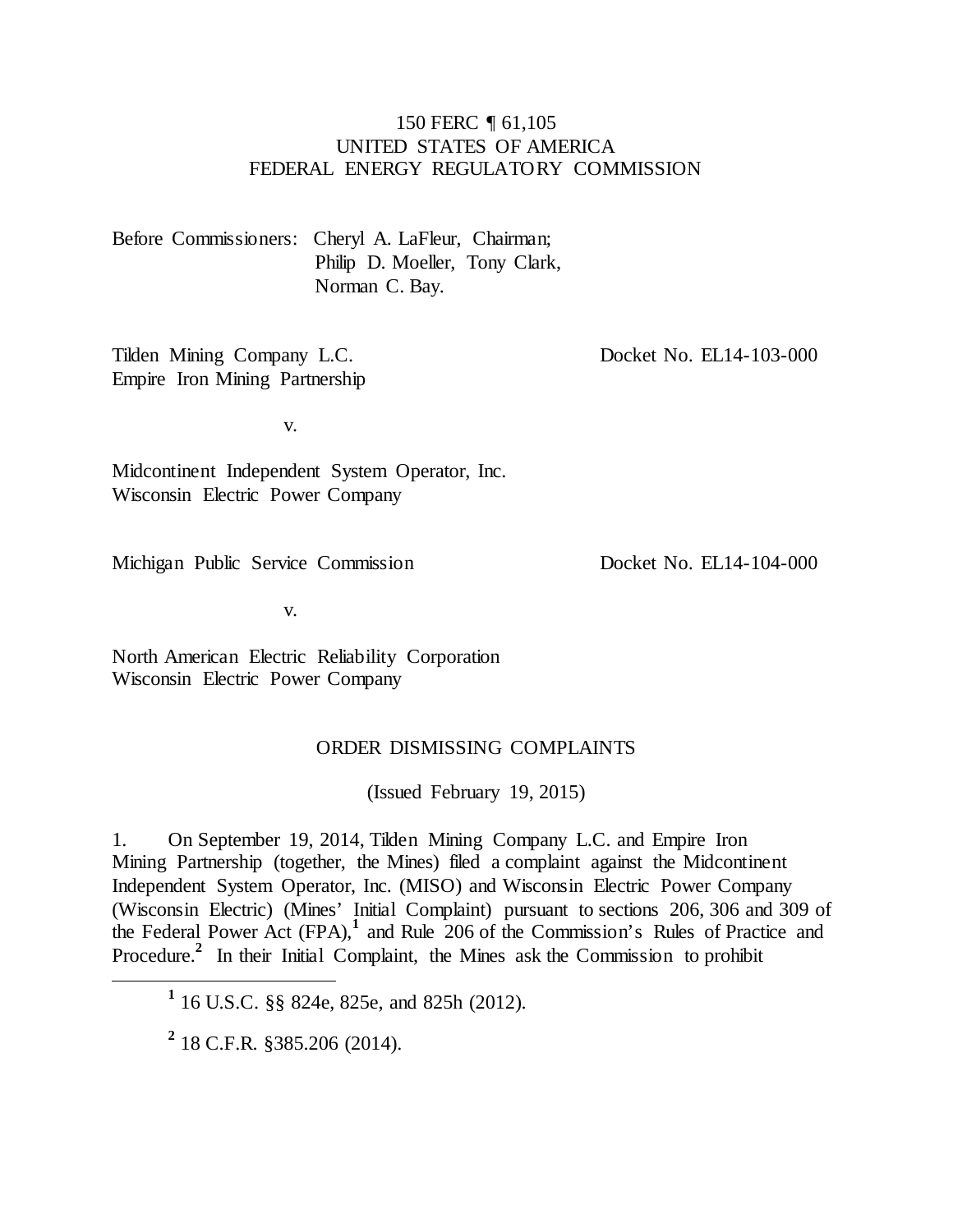Wisconsin Electric from splitting the Wisconsin Electric Local Balancing Authority (WEC LBA)**<sup>3</sup>** into the WEC LBA and a new Michigan Upper Peninsula LBA without Commission approval, and to prohibit MISO from accepting and implementing the proposed formation of the Michigan Upper Peninsula LBA without a Commissionapproved rate filing. On November 14, 2014, the Mines filed a Motion for Leave to File Amended Complaint and Amended Complaint against MISO and Wisconsin Electric (Mines' Amended Complaint).

2. Also on September 19, 2014, the Michigan Public Service Commission (Michigan Commission) filed a similar complaint pursuant to FPA sections 206, 306 and 309, and Rule 206 of the Commission's Rules of Practice and Procedure against NERC and Wisconsin Electric (Michigan Commission's Complaint). In its complaint, the Michigan Commission asks the Commission to reverse NERC's certification of the Michigan Upper Peninsula LBA, or in the alternative, to clarify that such certification will not have an effect on the allocation of System Support Resource (SSR) costs that would otherwise occur under MISO's Open Access Transmission, Energy and Operating Reserve Markets Tariff (Tariff).**<sup>4</sup>**

3. As described more fully below, the Mines' Initial and Amended Complaints and the Michigan Commission's Complaint are primarily concerned with the effect of the creation of the new Michigan Upper Peninsula LBA on the allocation of costs between Wisconsin and Michigan customers associated with Presque Isle Units 5-9,<sup>5</sup> which has

<sup>4</sup> The Tariff defines SSR Units as "[g]eneration Resources or Synchronous Condenser Units  $[(SCUs)]$  that have been identified in Attachment Y – Notification to this Tariff and are required by the Transmission Provider for reliability purposes, to be operated in accordance with the procedures described in Section 38.2.7 of this Tariff." MISO, FERC Electric Tariff, Module A, § 1.S "System Support Resource (SSR)" (30.0.0). Unless indicated otherwise, all capitalized terms shall have the same meaning given them in the Tariff.

**<sup>5</sup>** Presque Isle Units 5-9 are located in Marquette, Michigan within the American Transmission Company (ATC) footprint and provide up to 344 MW of capacity. *See*

<sup>&</sup>lt;sup>3</sup> We note that the term "Local Balancing Authority" is not a North American Electric Reliability Corporation (NERC)-defined term, but one used only in MISO as part of the MISO's BA/LBA Coordinated Functional Registration with NERC. NERC instead uses the term "Balancing Authority," defined as "[t]he responsible entity that integrates resource plans ahead of time, maintains load-interchange-generation balance within a Balancing Authority Area, and supports Interconnection frequency in real time." In this order, we use LBA to refer to both.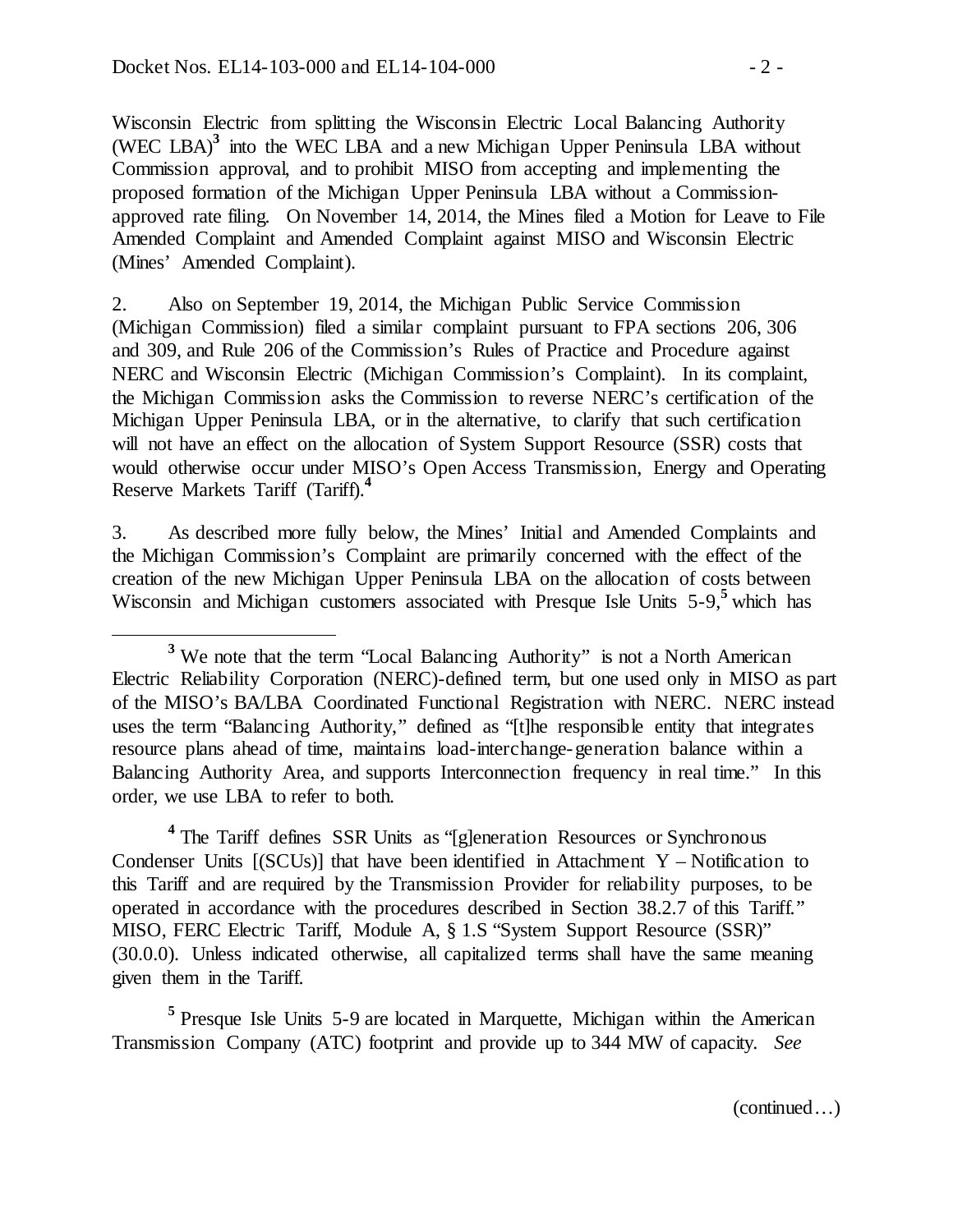been designated an SSR by MISO. As such, we address these complaints jointly in this order.

4. Based on our findings in a related order,**<sup>6</sup>** discussed further below, which is being issued concurrently with this order, we find that once MISO develops a new SSR cost allocation methodology as instructed, the creation of a new Michigan Upper Peninsula LBA will not affect the allocation of SSR costs associated with the Presque Isle SSR Units, and we accordingly dismiss the complaints as moot.**<sup>7</sup>**

## **I. Background and Related Proceedings**

 $\overline{a}$ 

5. Under MISO's Tariff, market participants that have decided to retire or suspend a generation resource or SCU must submit a notice (Attachment Y Notice), pursuant to Attachment Y (Notification of Potential Resource/SCU Change of Status) of the Tariff, at least 26 weeks prior to the resource's retirement or suspension effective date. During this 26-week notice period, MISO will conduct a study (Attachment Y Study) to determine whether all or a portion of the resource's capacity is necessary to maintain system reliability, such that SSR status is justified. If so, and if MISO cannot identify an SSR alternative that can be implemented prior to the retirement or suspension effective date, then MISO and the market participant shall enter into an agreement, as provided in Attachment Y-1 (Standard Form SSR Agreement) of the Tariff, to ensure that the resource continues to operate, as needed.**<sup>8</sup>** The SSR agreement is filed with the Commission and specifies the terms and conditions of the service, including the compensation to be provided to the resource. For each SSR agreement filed with the Commission, a separate rate schedule must be filed to provide for the costs identified in the SSR agreement to be recovered from the identified load-serving entity (LSE)

MISO Original SSR Agreement Filing, Docket No. ER14-1242-000, Transmittal Letter, at 2 (filed Jan. 31, 2014).

**<sup>6</sup>** *Midcontinent Indep. Sys. Operator, Inc.*, 150 FERC ¶ 61,104 (2015) (Rehearing Order).

<sup>7</sup> In that order, the Commission also addresses another complaint filed by the Michigan Commission in Docket No. EL15-7-000, in which it argues that MISO's existing Tariff procedures for allocating SSR costs, when applied to the reduced boundaries of the newly created Michigan Upper Peninsula LBA, will produce unjust and unreasonable results. *See id.* P 170.

**<sup>8</sup>** *See Midwest Indep. Transmission Sys. Operator, Inc.*, 108 FERC ¶ 61,163, *order on reh'g*, 109 FERC ¶ 61,157 (2004).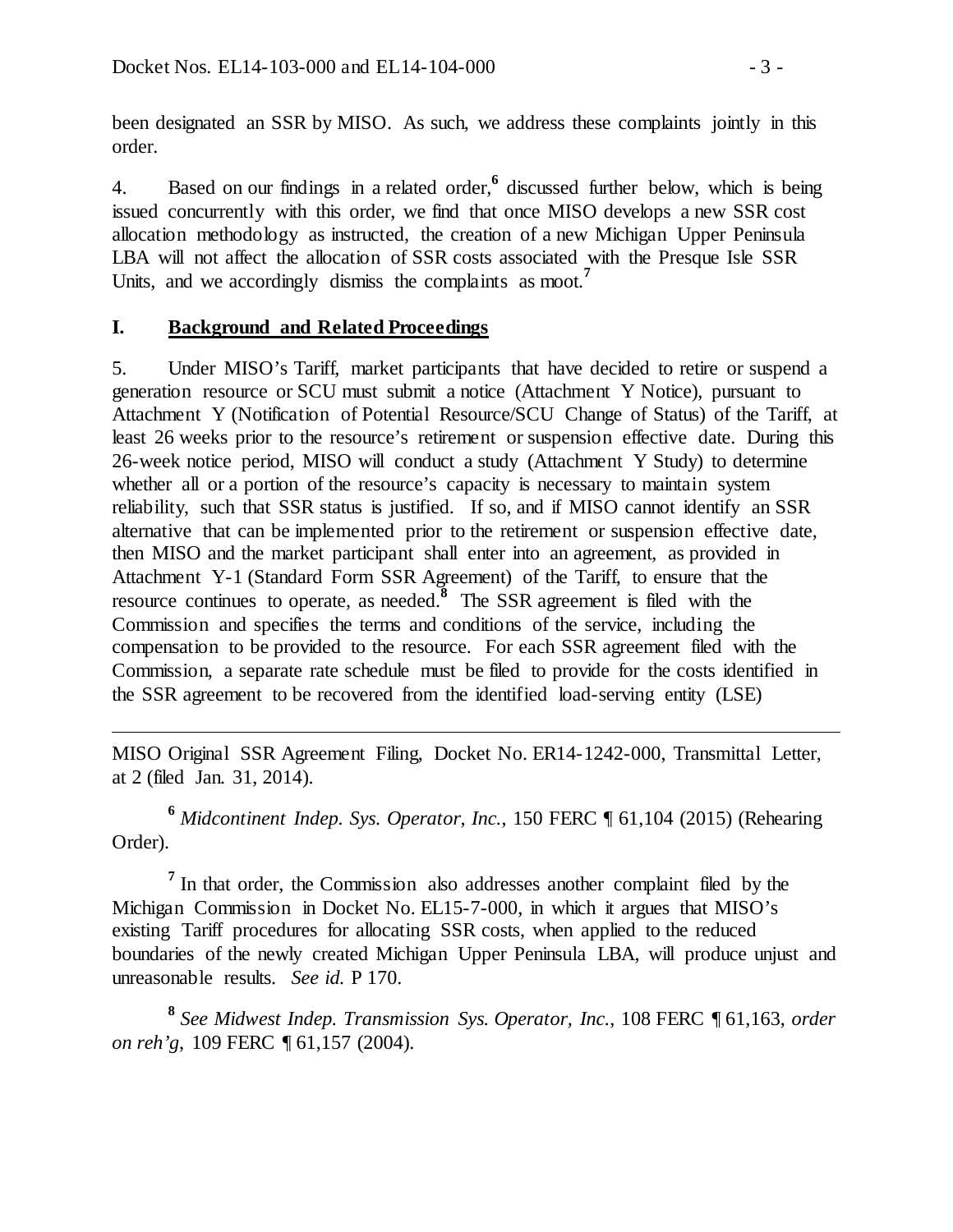beneficiaries, consistent with section 38.2.7.k.of MISO's Tariff governing the allocation of such costs.

6. On July 25, 2012, in Docket No. ER12-2302-000, MISO submitted proposed Tariff revisions regarding the treatment of resources that submit Attachment Y Notices. On September 21, 2012, the Commission conditionally accepted MISO's proposed Tariff revisions effective September 24, 2012, subject to two compliance filings due within 90 and 180 days of the date of the order.**<sup>9</sup>** On July 22, 2014, the Commission conditionally accepted MISO's compliance filing, subject to further compliance.**<sup>10</sup>**

7. On January 31, 2014, in Docket No. ER14-1242-000, MISO submitted an SSR agreement under its Tariff between MISO and Wisconsin Electric for the purpose of providing compensation for the continued availability of Wisconsin Electric's Presque Isle Units 5-9 as SSR Units (Original Presque Isle SSR Agreement). Also on January 31, 2014, in Docket No. ER14-1243-000, MISO submitted a proposed Rate Schedule 43G under its Tariff, which specified the allocation of the costs associated with the continued operation of Presque Isle Units 5-9 as SSR Units (Original Presque Isle Rate Schedule 43G). At the time of the filing, section 38.2.7.k of MISO's Tariff required that the costs associated with the Original Presque Isle SSR Agreement be allocated to all LSEs within the ATC footprint on a *pro rata* basis.<sup>11</sup> On April 1, 2014, the Commission issued an order accepting the Original Presque Isle SSR Agreement and Original Presque Isle Rate Schedule 43G, suspending them for a nominal period, to be effective February 1, 2014, as requested, subject to refund and further Commission order.**<sup>12</sup>**

8. The proper allocation of the Presque Isle (and other units') SSR costs has been at issue in a number of recent and on-going Commission proceedings, including in a complaint proceeding filed by the Public Service Commission of Wisconsin (Wisconsin Commission) on April 3, 2014. In that complaint proceeding, the Wisconsin Commission argued that the MISO Tariff's approach to allocating SSR costs within

 **<sup>9</sup>** *Midwest Indep. Transmission Sys. Operator, Inc.*, 140 FERC ¶ 61,237 (2012), *order on compliance*, 148 FERC ¶ 61,056 (2014) (SSR Compliance Order).

**<sup>10</sup>** SSR Compliance Order, 148 FERC ¶ 61,056. Compliance filings and requests for rehearing are pending before the Commission in Docket Nos. ER12-2302-003 and ER12-2302-002.

**<sup>11</sup>** *See* MISO Original Presque Isle Rate Schedule 43G Filing, Docket No. ER14- 1243-000, Transmittal Letter, at 3 (filed Jan. 31, 2014).

**<sup>12</sup>** *Midcontinent Indep. Sys. Operator, Inc*., 147 FERC ¶ 61,004, at P 12 (2014).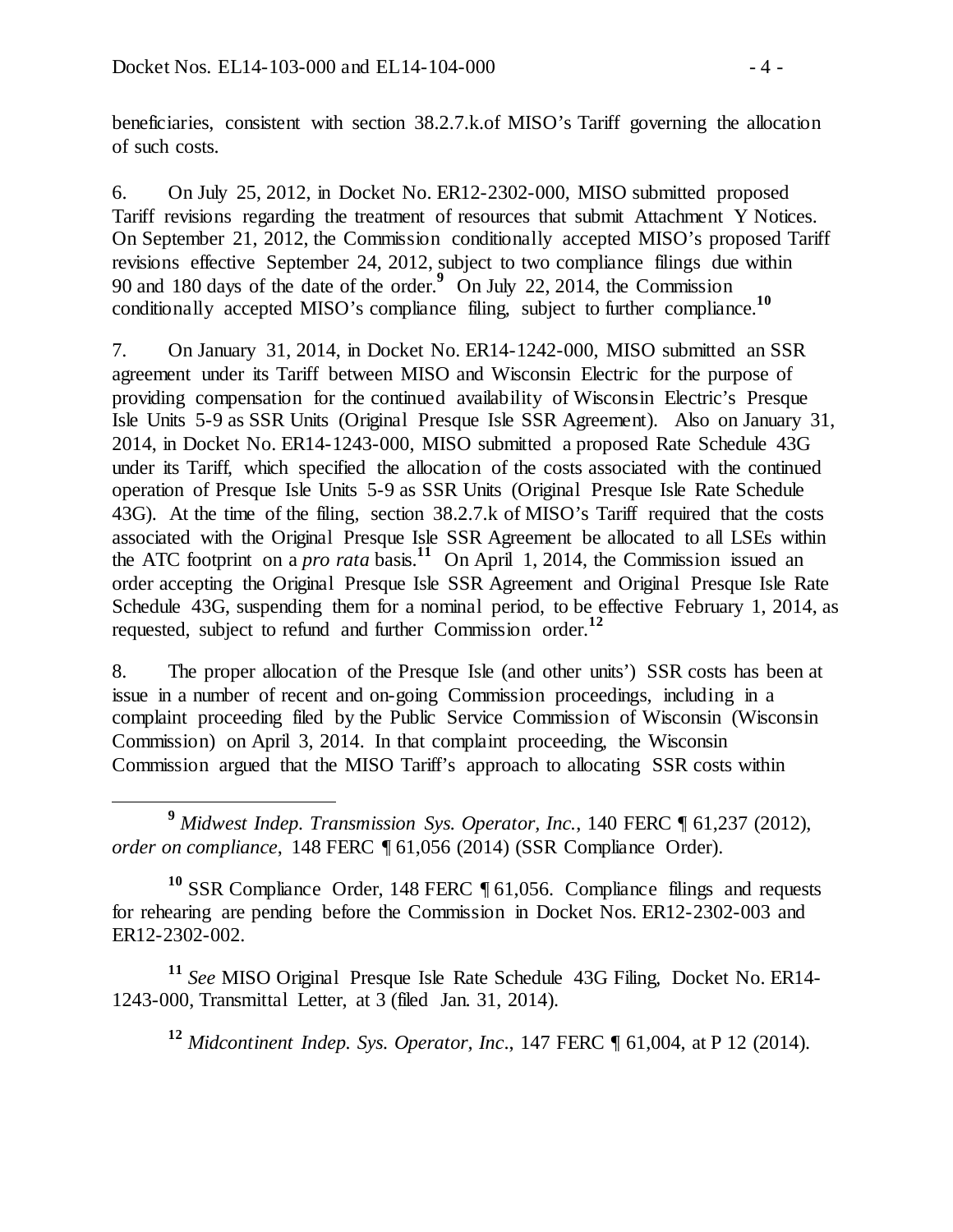ATC, which differed from the cost allocation approach for the rest of MISO, was unjust, unreasonable, and unduly discriminatory.

9. On July 29, 2014, the Commission issued an order that addressed the Wisconsin Commission's objections to MISO's cost allocation provisions.**<sup>13</sup>** In that order, the Commission found that the MISO Tariff was unjust, unreasonable, unduly discriminatory, or preferential because the ATC SSR *pro rata* cost allocation method, as applied in Presque Isle Rate Schedule 43G, did not follow cost causation principles.**<sup>14</sup>** The Commission directed MISO to remove the ATC SSR *pro rata* cost allocation provision from section 38.2.7.k of its Tariff, thereby extending to the ATC footprint the general SSR cost allocation Tariff language, which requires MISO to allocate SSR costs to "the LSE(s) which require(s) the operation of the SSR Unit for reliability purposes."**<sup>15</sup>** The Commission also required MISO to conduct a final load-shed study and submit a compliance filing to align cost allocation for its rate schedule for Presque Isle. In subsequent orders, the Commission required MISO to align cost allocation under the White Pine Rate Schedule 43H and the Second Revised Escanaba Rate Schedule 43 to address the Commission's findings in the Wisconsin Commission Complaint Order. **16**

10. On September 12, 2014, in Docket No. ER14-2860-000, MISO submitted a proposed replacement SSR agreement under its Tariff between MISO and Wisconsin Electric for Presque Isle Units 5-9 (Replacement Presque Isle SSR Agreement) and requested that the Original Presque Isle SSR Agreement be terminated effective October 15, 2014.**<sup>17</sup>** Also on September 12, 2014, in Docket No. ER14-2862-000,

 **<sup>13</sup>** *Midcontinent Indep. Sys. Operator, Inc*, 148 FERC ¶ 61,071 (2014) (Wisconsin Commission Complaint Order).

**<sup>14</sup>** *Id*. PP 59-61.

**<sup>15</sup>** *Id.* P 66.

**<sup>16</sup>** *Midcontinent Indep. Sys. Operator, Inc*., 148 FERC ¶ 61,136 (2014) and *Midcontinent Indep. Sys. Operator, Inc*., 148 FERC ¶ 61,116 (2014), respectively.

<sup>17</sup> The Replacement Presque Isle SSR Agreement reflected: (1) a new Attachment Y Notice from Wisconsin Electric indicating its intent to retire, rather than temporarily suspend operation of, Presque Isle Units 5-9; and (2) increased SSR compensation in accordance with the Commission's determination that compensation provided under an SSR agreement should not exceed a resource's full cost of service. The proposed compensation for the fixed costs of keeping Presque Isle Units 5-9 operational under the Replacement Presque Isle SSR Agreement is \$8,084,500 per month, for a total of approximately \$117 million dollars over the requested term of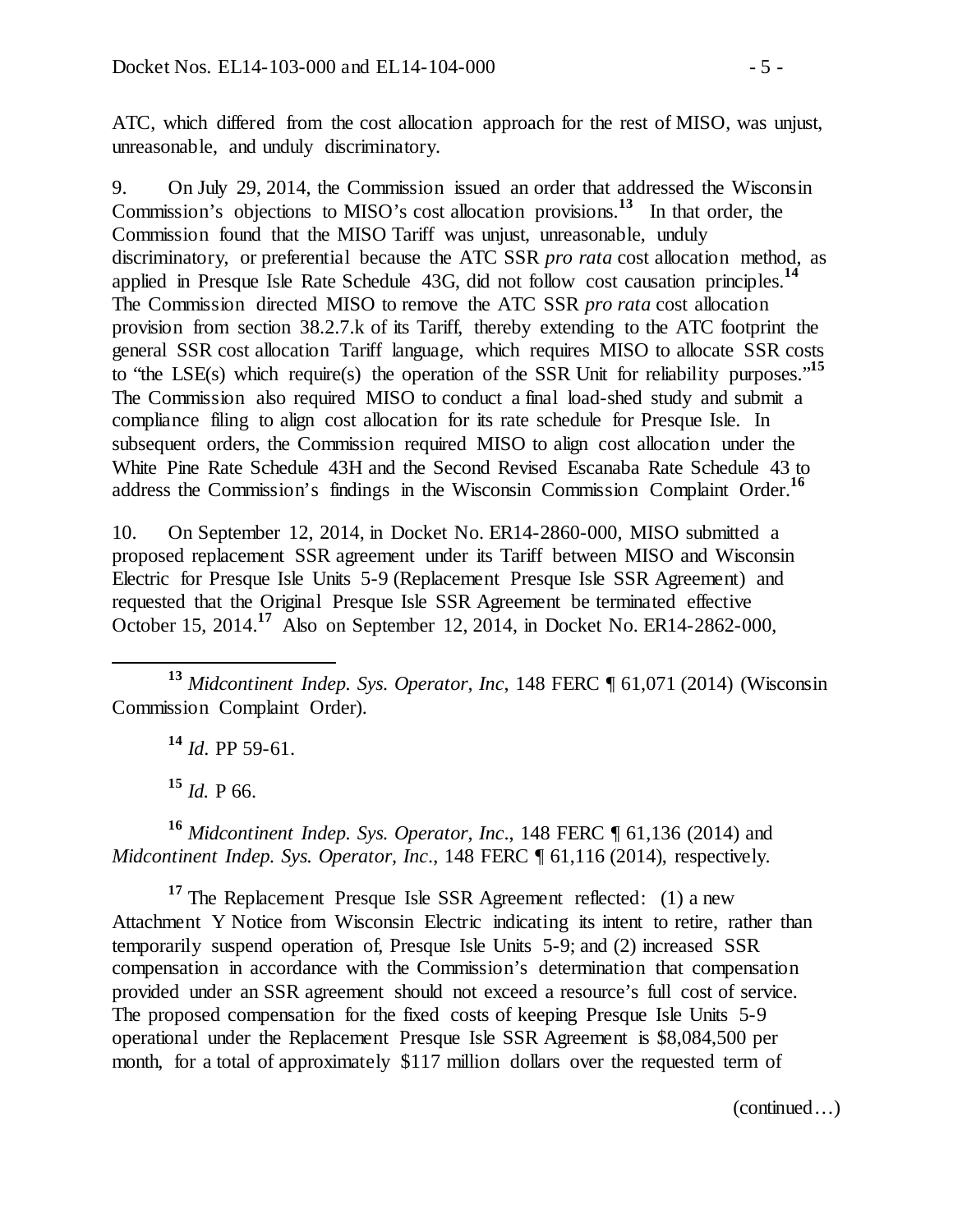MISO submitted a revised Presque Isle Rate Schedule 43G under its Tariff to reflect the new requested effective date of October 15, 2014. On November 10, 2014, the Commission issued an order accepting the Replacement Presque Isle SSR Agreement, suspending it for a nominal period, to be effective October 15, 2014, subject to refund, setting the cost-related issues for hearing and settlement judge proceedings, consolidating those proceedings with the ongoing hearing and settlement judge procedures established in the Wisconsin Commission Complaint Order, and terminating the Original Presque Isle SSR Agreement. **<sup>18</sup>** The Commission also noted that revised Presque Isle Rate Schedule 43G includes cost allocation language that involves several issues that have been raised on rehearing and compliance to the Wisconsin Commission Complaint Order.<sup>19</sup> Accordingly, the Commission accepted revised Presque Isle Rate Schedule 43G, suspended it for a nominal period, to be effective October 15, 2014, subject to refund and further Commission order in the Wisconsin Commission Compliant Order rehearing and compliance proceedings.

11. In response to the requests for rehearing on the Wisconsin Commission Complaint Order, as well as to arguments made in compliance proceedings addressing the individual SSR agreements and cost allocation rate schedules applicable to the ATC footprint, we are issuing, concurrently with this order, an order granting, among other things, clarification regarding the appropriate methodology for allocating SSR costs for certain SSRs, including Presque Isle Units 5-9, within the ATC footprint. This clarification has a direct bearing on the instant complaints, as it requires MISO to develop a cost allocation approach for the Presque Isle SSR Units that does not rely on LBA boundaries, as further discussed below.**<sup>20</sup>**

14.5 months. *See* MISO Replacement Presque Isle SSR Agreement Filing, Docket No. ER14-2860-000, Transmittal Letter, at 2, 13 (filed Sept. 12, 2014) (citing *Midcontinent Indep. Sys. Operator, Inc*., 148 FERC ¶ 61,057, at P 82 (2014)).

**<sup>18</sup>** *Midcontinent Indep. Sys. Operator, Inc.,* 149 FERC ¶ 61,114 (2014) (November 10 Order).

**<sup>19</sup>** *Id.* P 78.

 $\overline{a}$ 

**<sup>20</sup>** Rehearing Order, 150 FERC ¶ 61,104 at PP 2, 80-89.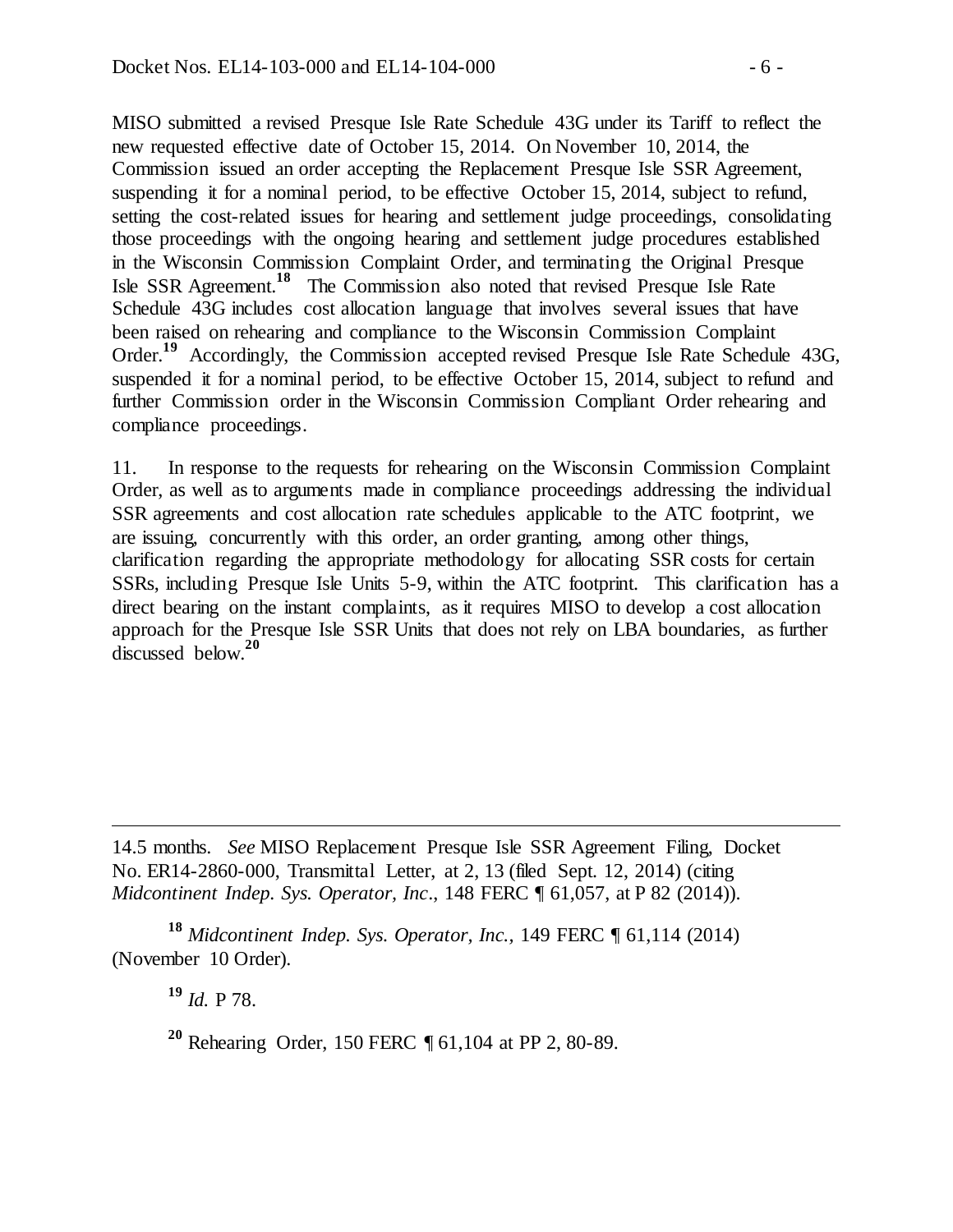## **II. Docket No. EL14-103-000**

### **A. Mines' Initial Complaint Against MISO and Wisconsin Electric**

12. The Mines state that they operate iron ore mines near Ishpeming, Michigan and that they are electric customers of Wisconsin Electric. The Mines allege that Wisconsin Electric decided, for economic reasons, to create the new Michigan Upper Peninsula LBA to operate within the Michigan Upper Peninsula, "to change the allocation of SSR costs under MISO's Tariff between customers in Wisconsin and those in the U[pper] P[eninsula] of Michigan."**<sup>21</sup>** The Mines state that Wisconsin Electric has not provided any evidence that the creation of the new LBA will enhance reliability, maintaining that no new personnel are being hired by Wisconsin Electric to operate the Michigan Upper Peninsula LBA, and that it will continue to utilize the existing Energy Management System. In addition, the Mines note that NERC has denied any authority to address cost allocation issues as part of its review of a request to certify a new LBA.

13. The Mines state that the proposed split of the Wisconsin Electric LBA into the WEC LBA and the Michigan Upper Peninsula LBA will result in a significant shift of SSR costs from Wisconsin ratepayers to ratepayers in the Upper Peninsula of Michigan, with Michigan's total share of Presque Isle SSR costs increasing from 14.31 percent to over 99 percent.<sup>22</sup> The Mines maintain that this kind of cost shifting raises policy concerns, and caution against "the slavish adherence to strict cost-causation principles which are antithetical to, and threaten the Balkanization of, the integrated electric power grid currently serving all electric consumers."**<sup>23</sup>**

14. The Mines argue that the establishment of the Michigan Upper Peninsula LBA by Wisconsin Electric and the recognition of the new LBA by MISO must be reviewed by the Commission under FPA section  $205.<sup>24</sup>$  The Mines argue that the creation of a new LBA in these circumstances is a rule "affecting or pertaining to" rates and charges of a public utility, and therefore must be shown to be just and reasonable under FPA section 205. Moreover, the Mines argue that MISO's Tariff is unjust and unreasonable because it does not (1) require MISO to obtain Commission approval for a change in LBA boundaries despite the significant impact of such a change on rates, or (2) otherwise

**<sup>22</sup>** *Id.*

**<sup>23</sup>** *Id.* at 5.

**<sup>24</sup>** *Id.* at 17-18.

**<sup>21</sup>** Mines' Initial Complaint at 4.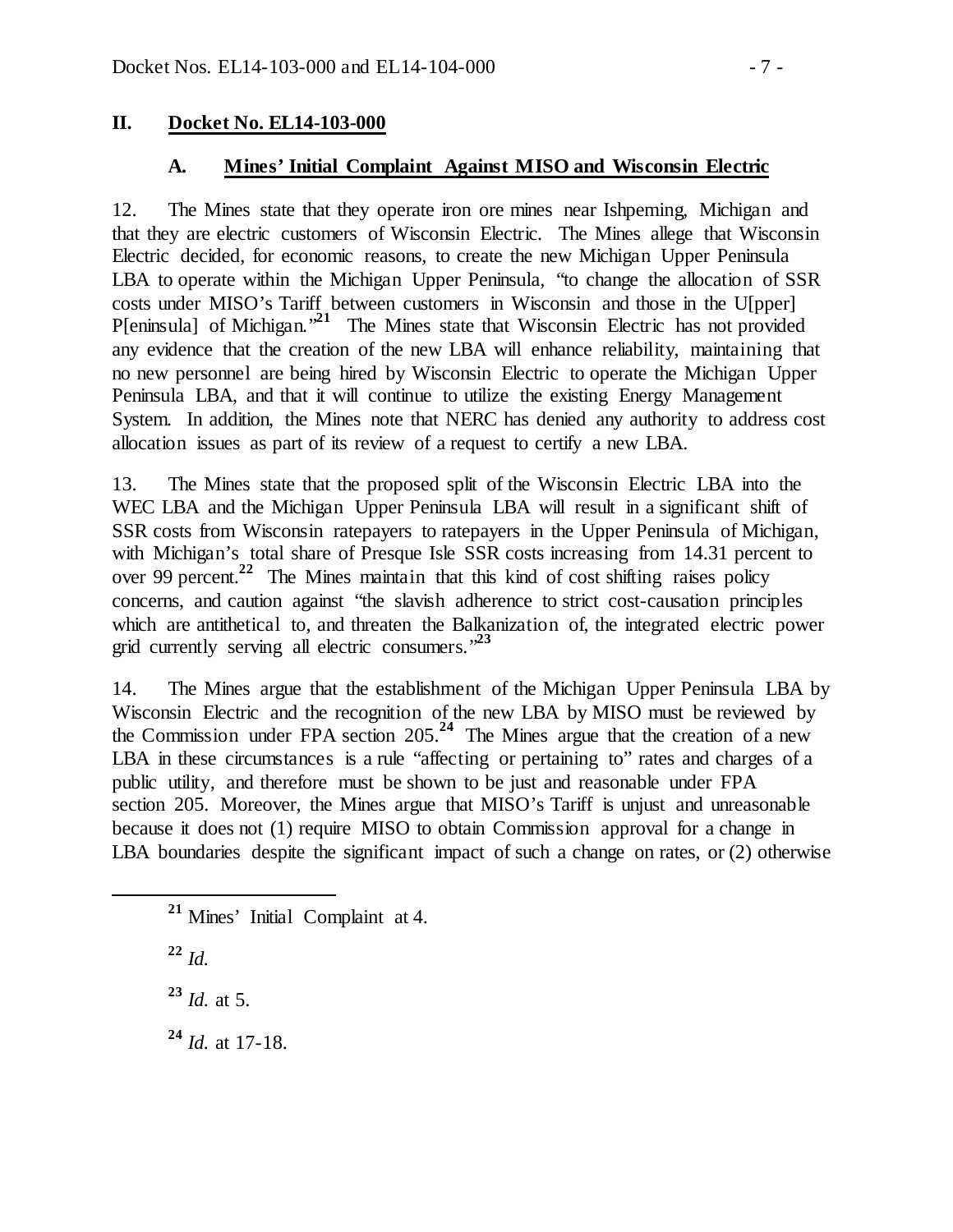provide procedural protections for ratepayers affected when such a change occurs. The Mines make similar arguments with respect to Wisconsin Electric's obligation to seek Commission approval before it can be allowed to create two separate LBAs.

15. The Mines accordingly ask the Commission to (1) prohibit Wisconsin Electric from implementing a separate Michigan Upper Peninsula LBA; (2) prohibit MISO from accepting and implementing the split in LBAs, absent a Commission-approved rate filing; (3) find that MISO's Tariff is unjust and unreasonable; and (4) clarify that neither MISO nor Wisconsin Electric may implement a change in an LBA boundary without Commission approval. In addition, the Mines ask the Commission to make a more general finding that, where formation of a new LBA has significant potential rate consequences, a regional transmission organization may not implement the change in LBA boundaries without Commission consideration and approval of the rate consequences. **25**

## **B. Notice and Responsive Pleadings to Mines' Initial Complaint**

16. Notice of the Mines' Initial Complaint was published in the *Federal Register,*  79 Fed. Reg. 58,764 (Sept. 30, 2014), with interventions and protests due on or before October 9, 2014. Both MISO and Wisconsin Electric submitted timely answers to the Mines' Initial Complaint.

17. Timely motions to intervene were filed by: Wolverine Power Supply Cooperative, Inc. (Wolverine), ATC, the Michigan Public Power Agency (MPPA), Wisconsin Public Service Corp. (WPS), Consumers Energy Company (Consumers), Michigan Electric Transmission Company, LLC (METC), WPPI Energy, the City of Escanaba, Wisconsin Light and Power Co. (WP&L), Cloverland Electric Cooperative (Cloverland), DTE Electric Company (DTE), NERC, Verso Paper Corp. (Verso Paper), Integrys Energy Services, Inc. (Integrys), and the City of Mackinac Island (Mackinac). Notices of intervention were filed by the Michigan Commission and the Wisconsin Commission. On December 4, 2014, Upper Peninsula Power Co. (UPPCo) filed a motion to intervene out-of-time.

18. Substantive comments or protests were filed by: Verso Paper, Integrys, NERC, and a number of individual commenters, largely comprised of Wisconsin Electric retail ratepayers within the Upper Peninsula. In addition, comments were filed out of time by: U.S. Representative Dan Benishek; Michael E. Moody, Assistant Attorney General, Environment, Natural Resources, and Agriculture Division, on behalf of Rick Snyder, Governor of Michigan, Bill Schuette, Attorney General of Michigan, Fred Upton, U.S.

**<sup>25</sup>** *Id*. at 21-22.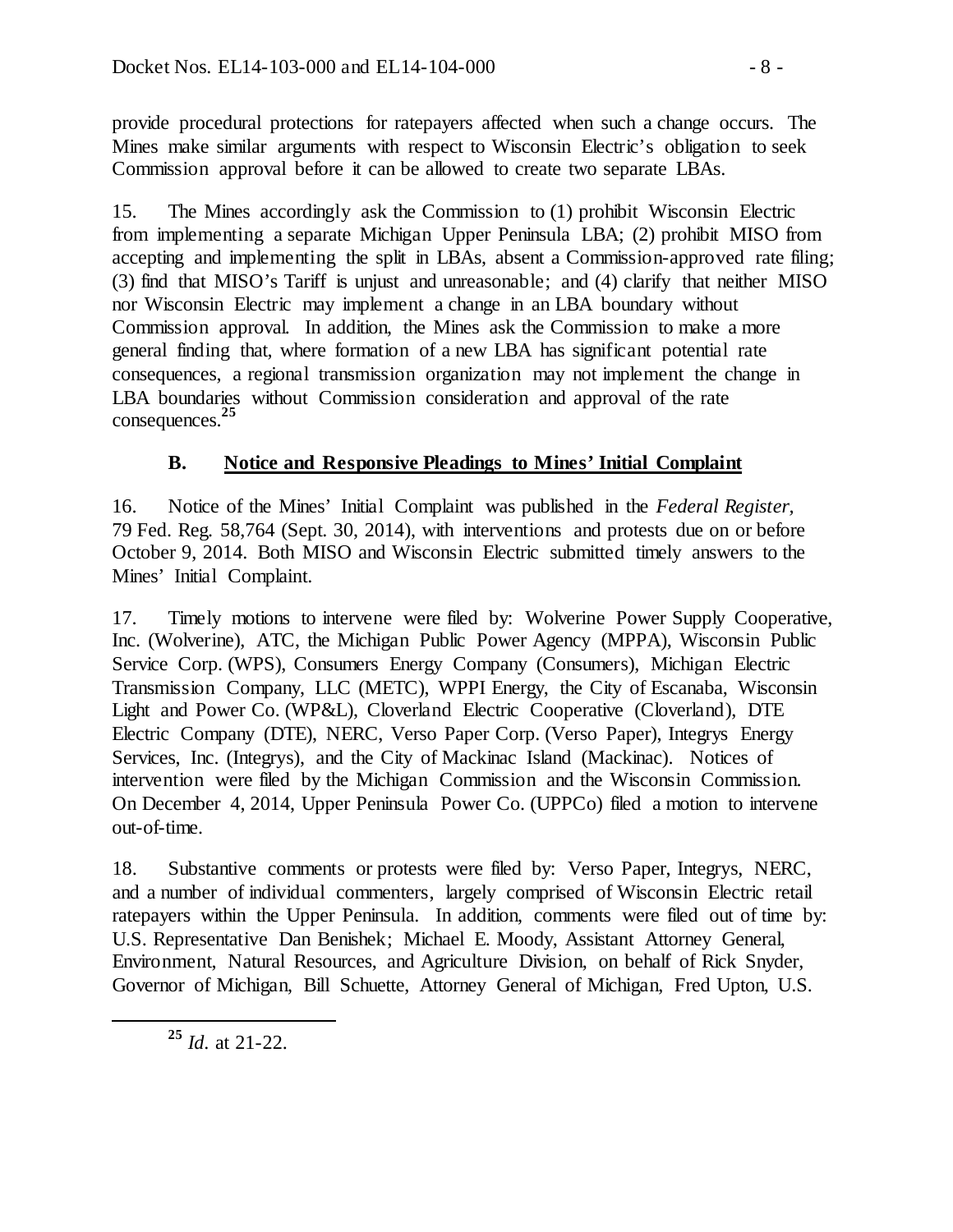Representative, and Dan Benishek, U.S. Representative (Michigan Representatives).**<sup>26</sup>** On October 23, 2014, Michigan State Senator Carol M. Viventi, Secretary of the Michigan Senate, submitted Michigan Senate Resolution No. 187, urging the Commission to reverse its decision accepting MISO's revised SSR cost allocation methodology. On November 21, 2014, John C. Procario, Chairman, President and CEO of ATC, submitted a letter regarding electric supply issues in the Upper Peninsula of Michigan.**<sup>27</sup>**

19. Motions for leave to answer, and answers to the comments, protests, and answers of other entities were filed by Integrys, MISO, Verso Paper, Wisconsin Electric and the Michigan Commission.**<sup>28</sup>**

#### **1. Answers**

20. In its answer to the Mines, MISO first argues that it should be dismissed as a respondent because it has acted in conformity with its Tariff and all statutory and regulatory requirements. MISO maintains that it was "required to recognize Michigan Upper Peninsula's status as an LBA for purposes of SSR cost allocation" once the Michigan Upper Peninsula LBA was certified by NERC.**<sup>29</sup>** Moreover, MISO argues that

<sup>27</sup> Mr. Procario's letter was submitted in response to the Michigan Representatives' comments, and provides further background on ATC's transmission planning-related efforts to address the potential retirement of the Presque Isle units, and on on-going transmission projects to increase reliability in the Upper Peninsula.

**<sup>28</sup>** While several of the answers to answers or comments were submitted after the Mines submitted their Amended Complaint, discussed in Section II.C. below, the arguments contained therein were made in response to arguments and comments filed in response to the Mines' Initial Complaint and are accordingly discussed in conjunction with the comments and protests to the Initial Complaint.

**<sup>29</sup>** MISO Answer to Mines' Initial Complaint at 2. Further, MISO contends that no authority exists for MISO to file NERC's balancing area certification and reliability decisions whenever they "affect" MISO's rates. MISO states that it is not a regional entity and thus lacks decisional or suspension authority with respect to matters that lie

**<sup>26</sup>** The comments submitted by the Michigan Representatives provide a history of efforts to address the potential retirement of the Presque Isle plant, including on-going efforts to build replacement generation that would operate at a much lower cost. They also raise concerns about the potential bias towards transmission or reliability-based solutions in the Commission's approach, and urge the Commission to consider alternative, lower-cost solutions.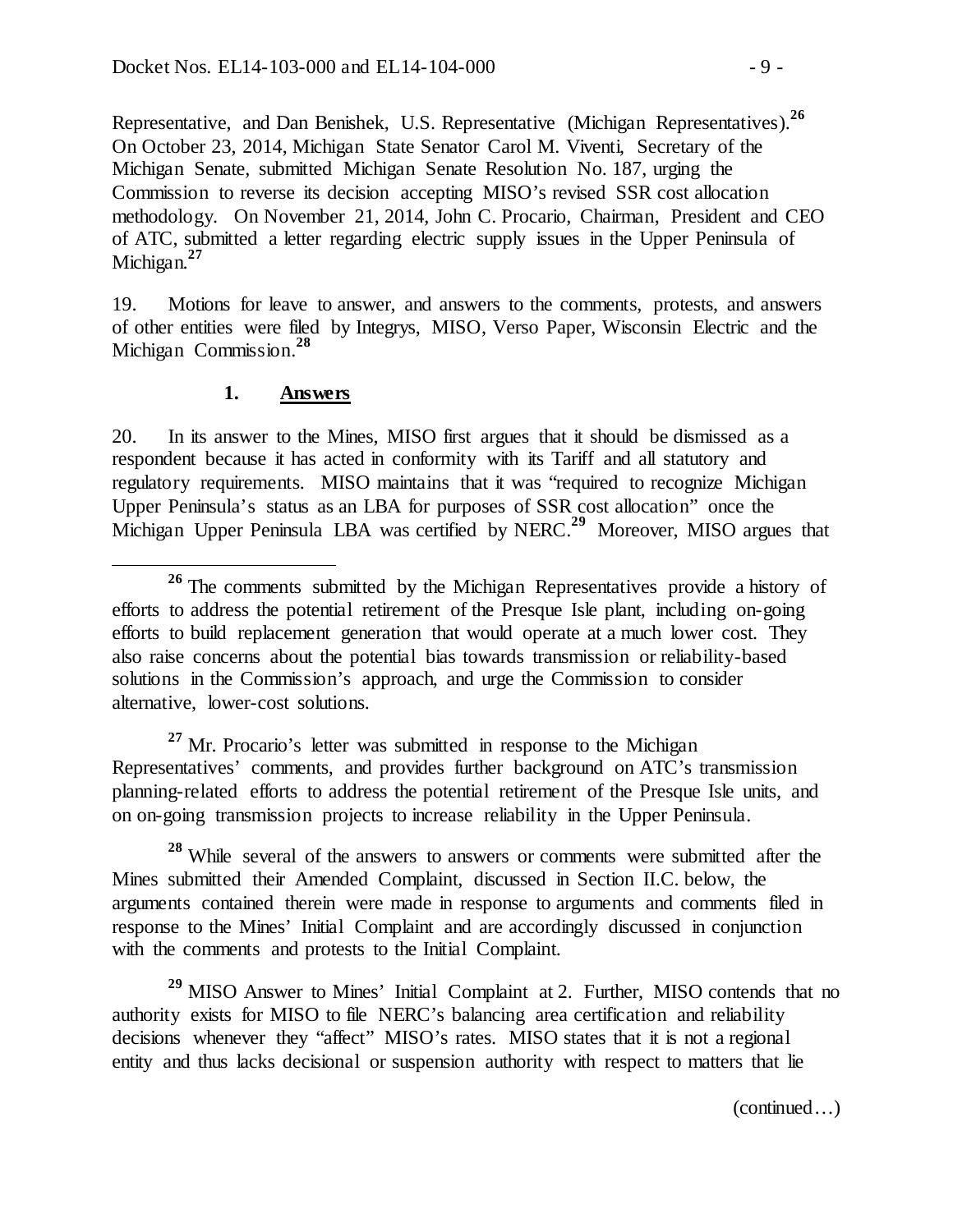any FPA section 205 filing that MISO was required to make in order to reflect the creation of the Michigan Upper Peninsula LBA has been made via its FPA section 205 filing in Docket No. ER14-2952. Second, MISO maintains that the Mines are trying to relitigate MISO's already accepted methodology for allocating SSR costs, including a Commission order that MISO characterizes as confirming that "allocating SSR costs through LBAs is a permissible application of the Tariff."**<sup>30</sup>** MISO argues that the Commission has already determined that MISO has considerable flexibility in deciding on the methodology for the allocation of SSR costs to the LSEs that require the operation of the SSR Unit for reliability purposes; and using LBA allocation based on an optimal load-shed study is a just and reasonable application of Section 38.2.7.k, which is consistent with cost causation.**<sup>31</sup>**

21. MISO argues that the Mines are active participants in other pending proceedings in which other aspects of the Presque Isle SSR Agreement are at issue. Further, MISO argues that the Mines have not provided any basis to find the MISO Tariff unjust and unreasonable, and describes its Tariff, other approved governing documents (i.e*.,* the Balancing Authority Agreement), and the FPA as setting out a "framework that clearly separates reliability matters from tariff and rate regulation.<sup>32</sup>

22. MISO also argues that there is no need for the tariff revisions proposed by the Mines because the MISO Tariff provides appropriate flexibility in allocating SSR costs, including a process that provides adequate notice and opportunity for parties to comment. Along these lines, MISO notes that its SSR cost allocation filing reflecting the formation of the Michigan Upper Peninsula LBA is pending before the Commission. Additionally, MISO contends that going beyond these existing procedures would unreasonably expand FPA section 205's filing requirement and is inconsistent with the just and reasonable contractual and regulatory framework that governs the relationship between MISO and its  $LBAs.<sup>33</sup>$ 

**<sup>30</sup>** *Id.* at 3 (citing SSR Compliance Order*,* 148 FERC ¶ 61,056 at P 49).

**<sup>31</sup>** *Id.* at 16.

**<sup>32</sup>** *Id.* at 4.

**<sup>33</sup>** *Id.*

 $\overline{a}$ 

within NERC's purview, including balancing area certification, and that it otherwise has no grounds to challenge NERC's processes.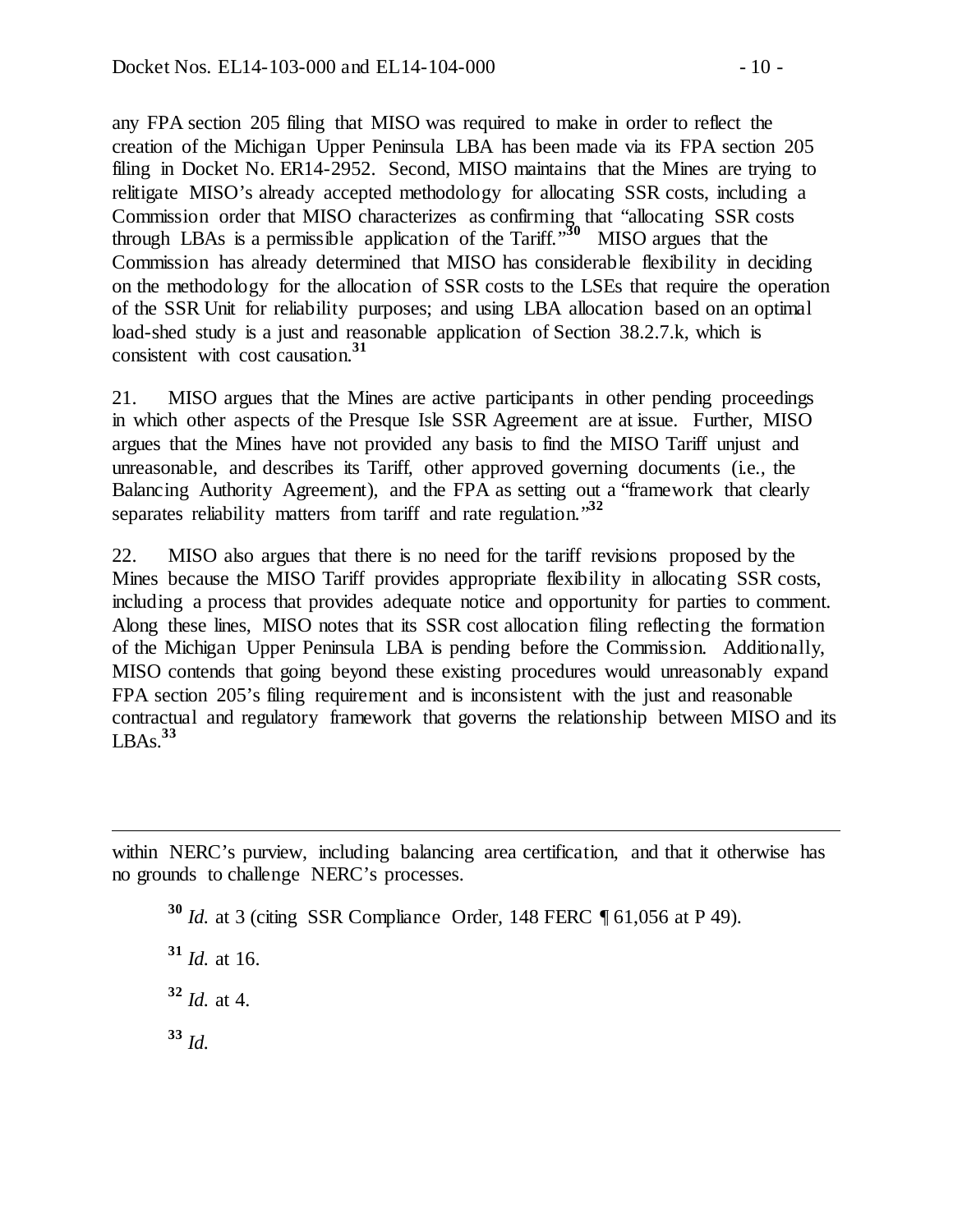23. In its answer, Wisconsin Electric maintains that the issues raised by the Mines' Initial Complaint are all pending before the Commission in other dockets.<sup>34</sup> Wisconsin Electric also argues that a change in LBA boundaries should not change the LSEs to which SSR costs are allocated. In addition, Wisconsin Electric responds to the Mines' arguments regarding the potential "Balkanization" of the grid that could result if reliability costs are not appropriately socialized by arguing that the Mines fail to provide any rationale or record support for a deviation from longstanding Commission policy regarding cost causation, beyond their claim that they will have to pay more.**<sup>35</sup>** Wisconsin Electric further argues that the Presque Isle SSR costs are generation costs, not transmission costs, and that any broad-based change in the Commission's approach to SSR cost allocation should be taken up in a rulemaking proceeding. Wisconsin Electric also argues that NERC has no responsibility with respect to cost allocation and that the Commission should acknowledge that MISO is not responsible for the certification of LBAs. **36**

24. In addition, both Wisconsin Electric and MISO contend that the Mines' Initial Complaint represents an attempt to re-litigate SSR cost allocation issues that either have been decided or are pending in other Commission proceedings. Accordingly, they argue that the parts of the Mines' Initial Complaint regarding the appropriateness of socialization of reliability costs are collateral attacks against previous Commission determinations, for which the Mines have had opportunity to request rehearing.**<sup>37</sup>** Wisconsin Electric contends that the Mines have not demonstrated why the existing proceedings are inadequate to address these concerns, such that its complaint should not be dismissed. Wisconsin Electric also argues that establishing a separate, yet redundant

**<sup>35</sup>** *Id.* at 5. **<sup>36</sup>** *Id.* at 15.

**<sup>37</sup>** MISO Answer to Mines' Initial Complaint at 15-16 (citing *Midwest Indep. Transmission Sys. Operator, Inc.*, 148 FERC ¶ 61,057 at P 159; Letter order, Docket Nos. ER14-109-000 & ER14-111-000 (Dec. 12, 2013); Letter order, Docket Nos. ER14- 112-000 & ER14-113-000 (Dec. 12, 2013)), Wisconsin Electric Answer to Mines' Initial Complaint at 4-5.

**<sup>34</sup>** Wisconsin Electric Answer to Mines' Initial Complaint at 2. However, Wisconsin Electric also takes the position that the Mines failed to protest MISO's compliance filing in Docket No. ER14-1243-004, and are trying to correct that oversight via this complaint. *Id.* at 6.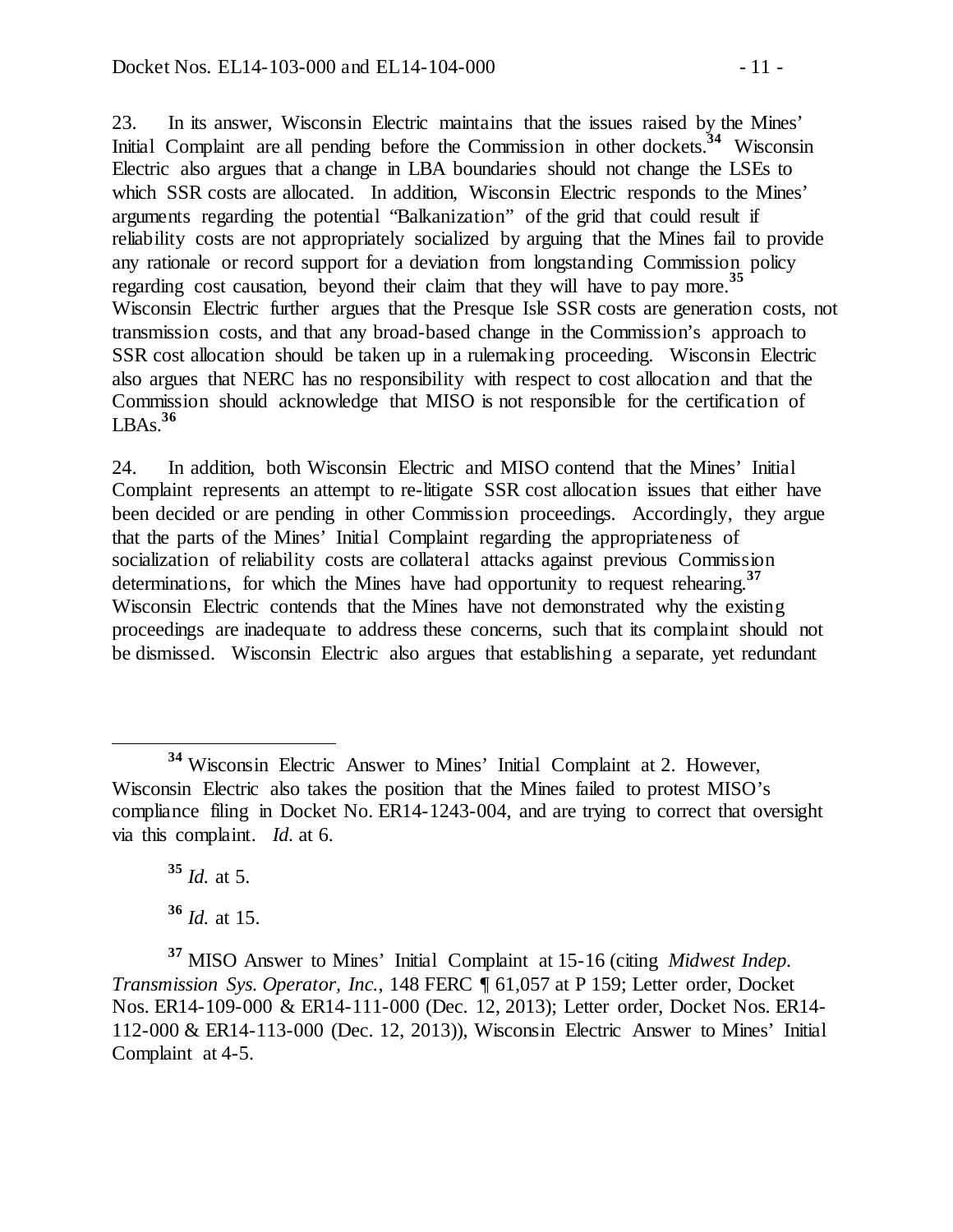rate proceeding addressing the same cost allocation matter is administratively inefficient and unreasonable. **38**

## **2. Comments, Protests and Subsequent Answers**

25. Verso Paper and Integrys filed comments in support of the Mines' Initial Complaint, the Wisconsin Commission filed comments that generally oppose the Mines' arguments and requested relief, and NERC filed limited comments seeking to clarify its role in the certification process for the new Michigan Upper Peninsula LBA. In addition, numerous ratepayers made filings in support of the Mines' Initial Complaint, citing the potential economic hardship incurred by Michigan Upper Peninsula customers based on the LBA split and providing individual estimates of the expected increase in costs resulting from the reallocation of Presque Isle SSR costs.<sup>39</sup>

26. Integrys supports the Mines' arguments and requested relief, and argues that Wisconsin Electric is exploiting a "regulatory gap," with NERC asserting that its review is limited and MISO asserting that it lacks authority to review the proposed LBA. Integrys argues that Wisconsin Electric has used this regulatory gap to unilaterally reallocate Presque Isle SSR costs to Upper Peninsula distribution customers.**<sup>40</sup>** Integrys agrees with the Mines that it cannot be just and reasonable for a utility to be able to reallocate millions of dollars of costs without regulatory oversight and a determination that the new rate and cost shifts are just and reasonable.**<sup>41</sup>** In addition, Integrys asserts that Wisconsin Electric's customers are "being forced to pay for the costs caused not by them, but caused by the failure of Wisconsin Electric and ATC to reinforce the transmission system in the Upper Peninsula."**<sup>42</sup>** Integrys further notes that Wisconsin Electric already recovers costs for the Presque Isle units in its retail rate base, and points

**<sup>41</sup>** *Id.* at 7.

**<sup>38</sup>** Wisconsin Electric Answer to Mines' Initial Complaint 6-7.

**<sup>39</sup>** *See* Comments of Mackinac Island, Pinecrest Medical Care Facility, CCI Systems, Gina M. Harman, KHP Properties, LLC, Sangola Hardwoods, Inc., Northwoods Manufacturing Inc., Chris Harman, Conrad Stromberg, Dickenson County Healthcare System, Jim Myllyla, William Becker, Therese Kucharczyk, Darell J. Orman, Tina M. Perry, and Charles Perry.

**<sup>40</sup>** Integrys Comments at 5.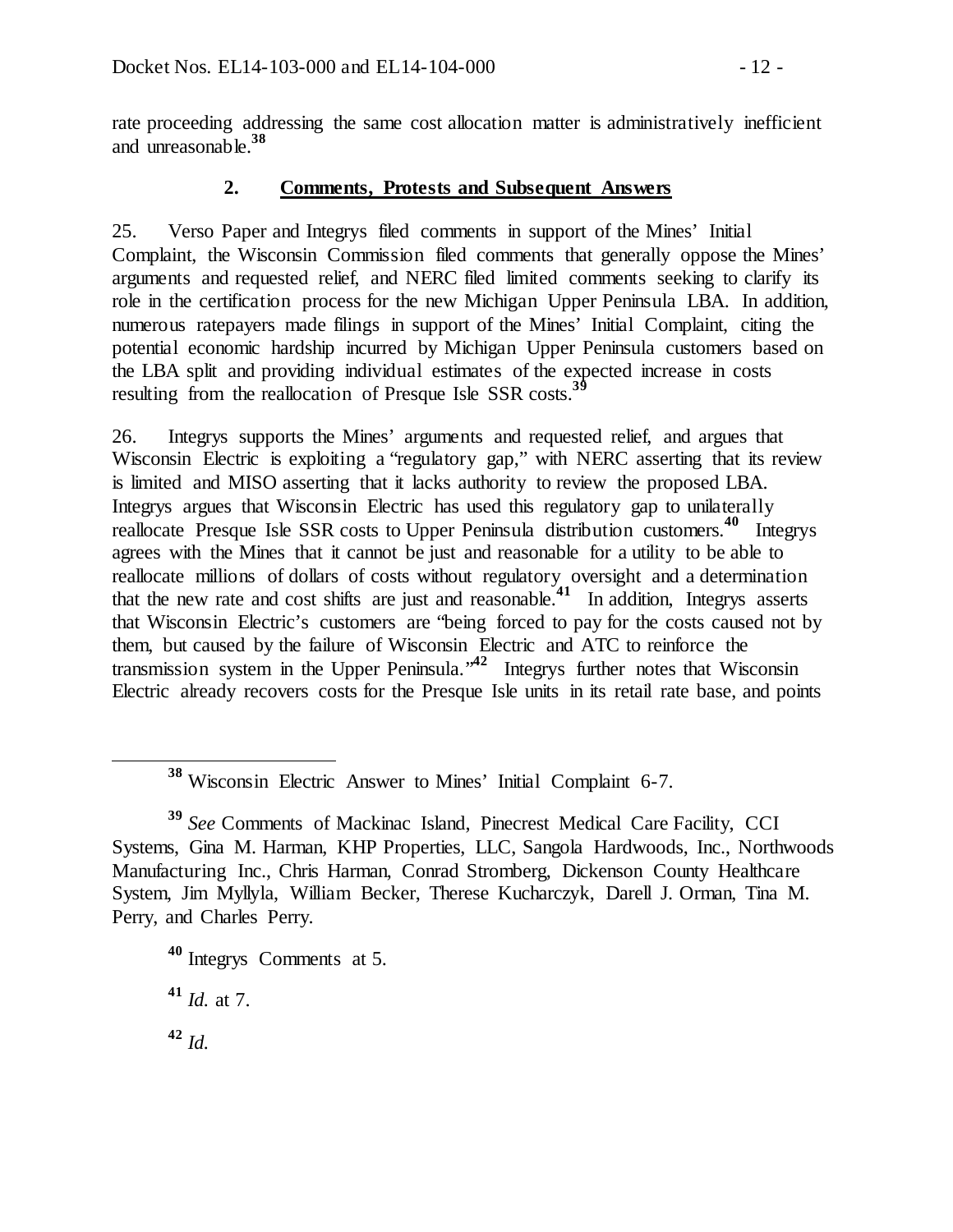out that such generating costs are generally allocated 92 percent to Wisconsin customers and eight percent to Michigan customers.

27. Integrys also questions MISO's studies establishing the need for all of Presque Isle Units 5-9 to serve as system support, as the studies failed to consider Load Modifying Resources (LMR) registered with MISO. Specifically, Integrys argues that MISO failed to consider two LMRs that would total approximately 240 MW of the 300 MW of load that would be located in the proposed Michigan Upper Peninsula LBA.**<sup>43</sup>** Finally, Integrys argues that the Michigan Upper Peninsula LBA is too small and isolated an area to be treated as a separate LBA for cost allocation purposes, as the increased costs may trigger a loss of a large customer's load, forcing the remaining customers to bear an even higher share of the Presque Isle costs. **44**

28. Verso Paper agrees with the Mines that Wisconsin Electric has improperly used the NERC process "to gerrymander its LBA for the sole purpose of significantly shifting costs" to the Upper Peninsula of Michigan.**<sup>45</sup>** Verso Paper further agrees that the formation of the Michigan Upper Peninsula LBA is subject to the Commission's FPA jurisdiction as a matter affecting rates, and focuses much of its discussion on the Commission's standard for determining whether a given matter is subject to FPA section 205 jurisdiction.

29. In its comments, the Wisconsin Commission maintains that the appropriate forums for resolving the complainants' issues are the ongoing Commission proceedings that relate to the allocation of Presque Isle SSR costs. Moreover, the Wisconsin Commission asserts that "LBAs are mechanisms for allocating responsibility for reliability functions, and as such, have no intrinsic connection to cost allocation.<sup>46</sup> Instead, the Wisconsin Commission argues, MISO's "decision" to use LBAs to allocate SSR costs is one that was not required by its Tariff, and is only one of a number of methodologies that MISO could have chosen.**<sup>47</sup>**

30. In its limited comments on the Mines' Initial Complaint, NERC seeks to clarify that it did not "approve" Wisconsin Electric's proposal to split into two LBAs, but merely

**<sup>43</sup>** *Id*. at 9-10.

**<sup>44</sup>** *Id*. at 11-12.

**<sup>45</sup>** Verso Paper Comments at 4.

**<sup>46</sup>** Wisconsin Commission Comments at 6.

**<sup>47</sup>** *Id.*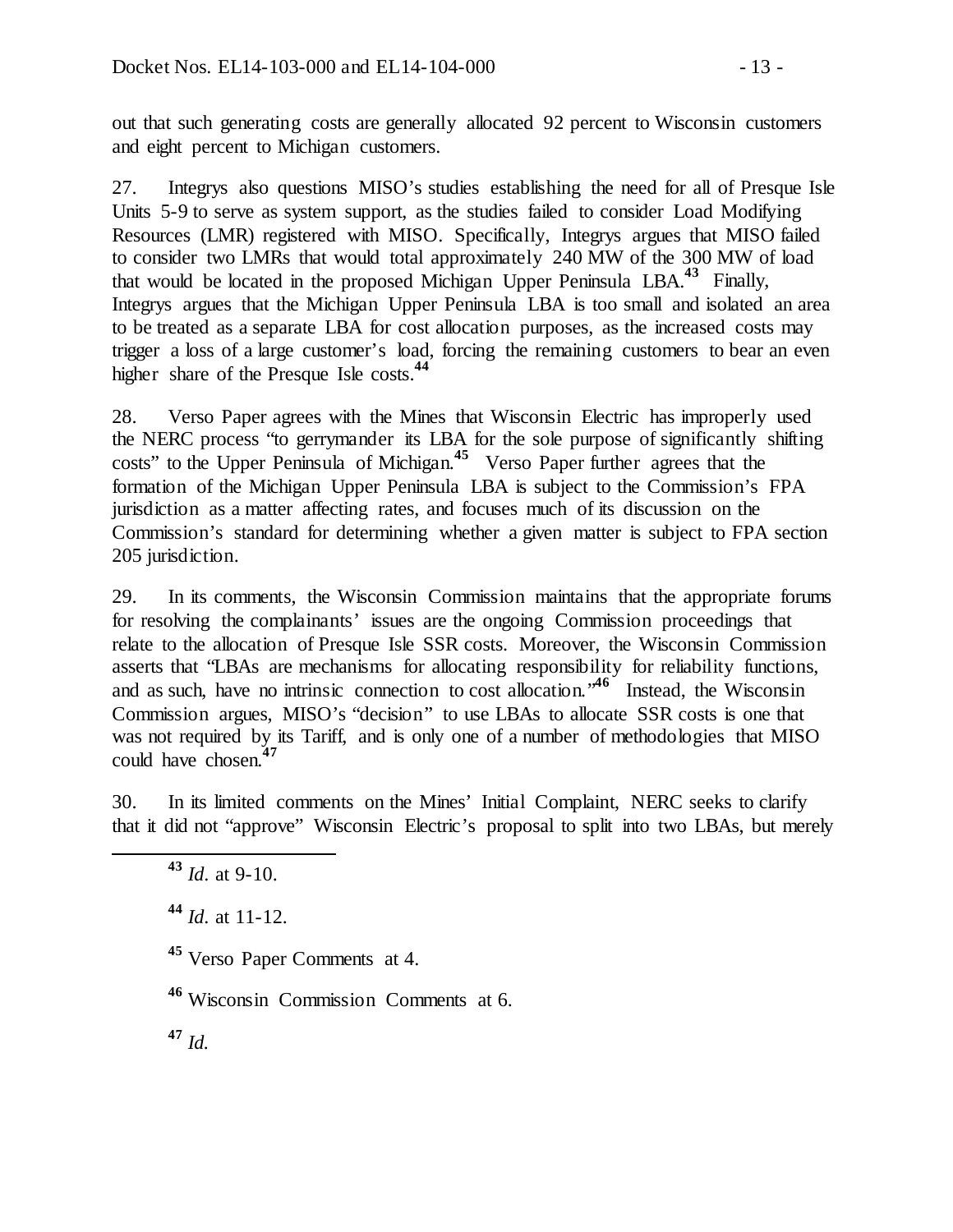certified the Michigan Upper Peninsula LBA in accordance with its Rules of Procedure. NERC maintains that under those rules, its role is to ensure that entities are technically capable of performing their functions so as to better ensure reliability, and that cost allocation issues are beyond the scope of its jurisdiction.**<sup>48</sup>**

31. On October 24, 2014, MISO filed a motion for leave to answer and answer to Integrys's comments on MISO's failure to consider LMRs as part of its Presque Isle SSR studies. MISO argues that Integrys's arguments are an impermissible collateral attack on prior Commission rulings on MISO's studies. In addition, MISO argues that an LMR may not be used in the way that Integrys suggests. MISO maintains that even if registered with MISO, an LMR does not meet the criteria set forth by the Commission and the Tariff for including it as an offsetting, or alternative, resource to an SSR agreement, because LMRs must have "additional firmness of commitment" through "contractual assurances" and, for demand-side resources, "protocols for responding to Transmission Provider instructions."**<sup>49</sup>**

32. Integrys also filed a motion for leave to answer and answer on October 24, 2014, in response to Wisconsin Electric's Answer to the Mines' Initial Complaint. Integrys argues that Wisconsin Electric is effectively collaterally attacking the Commission's prior orders on MISO's SSR cost allocation methodology by continuing to put forward its preferred cost allocation theory, i.e.*,* arguing for an allocation based on commercial pricing nodes rather than LBAs or LSEs. Integrys also argues that the use of commercial pricing nodes to allocate SSR costs is impractical, since the amount of energy withdrawals for a given LSE cannot be determined by the commercial pricing node alone. Moreover, Integrys argues that use of commercial pricing nodes to allocate costs only for Wisconsin Electric would be unduly discriminatory when MISO does not use that methodology to allocate costs for any other LSE.

33. On November 14, 2014, Verso Paper filed an answer in response to "various pleadings" filed in the Mines' Initial Complaint proceeding and related dockets, addressing two issues. First, Verso Paper makes a general argument regarding appropriate SSR cost allocation, advocating for an approach that would allocate costs similarly to the way costs are recovered when a plant is included as a state regulated asset (with Wisconsin customers paying 92 percent of Presque Isle's SSR costs and Michigan customers paying approximately eight percent). Verso Paper argues that the Presque Isle units continue to be owned by Wisconsin Electric and operated to provide bundled service and that Wisconsin Electric has an obligation to serve both its bundled retail

**<sup>48</sup>** NERC Comments at 3.

**<sup>49</sup>** MISO Oct. 24 Answer at 8-9.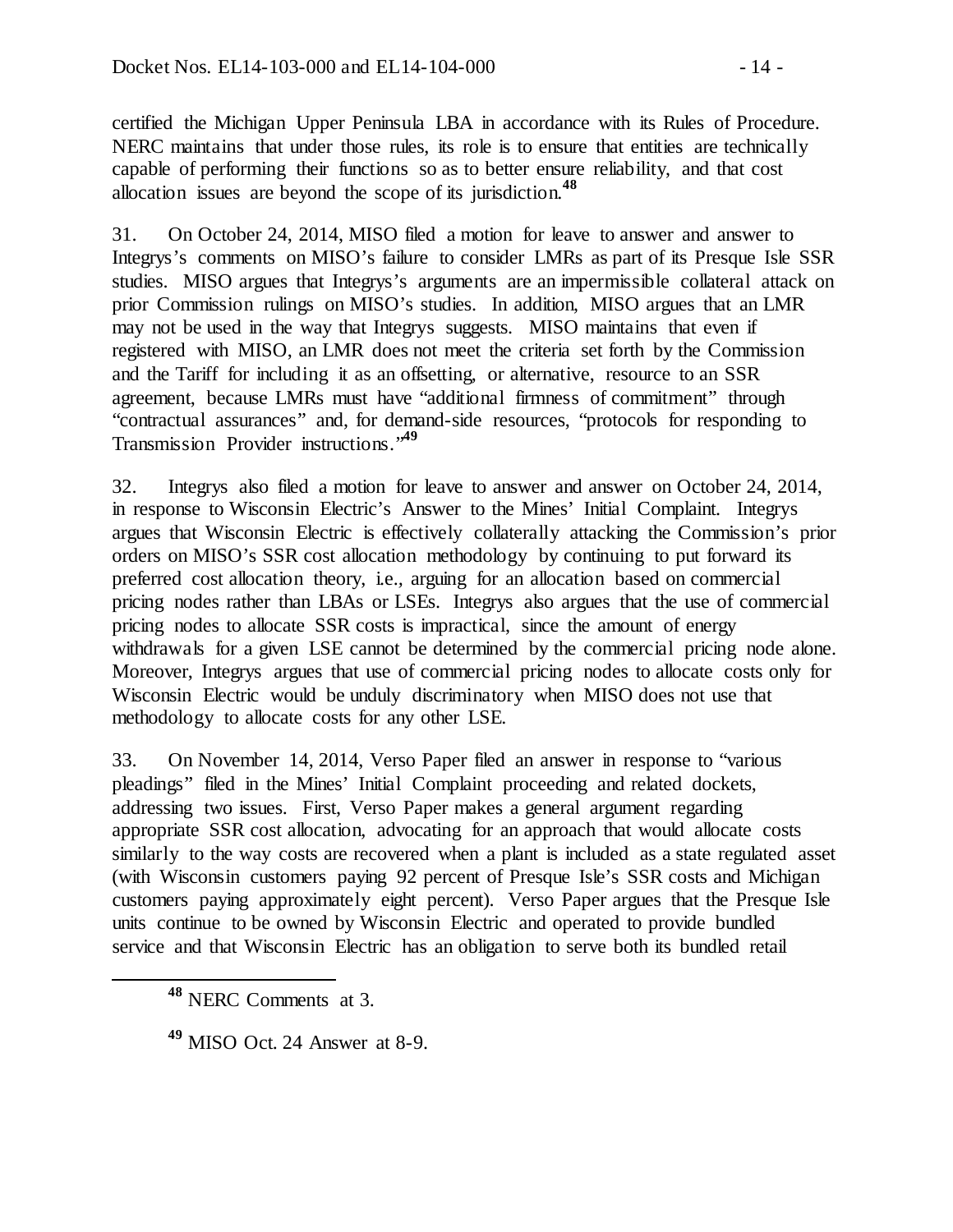choice customers and its Michigan retail choice customers. In addition, Verso Paper disagrees with Wisconsin Electric's statement that it is "undisputed" that MISO has correctly identified the LSEs that benefit from the Presque Isle SSR units.**<sup>50</sup>** Verso Paper states that it has disputed MISO's load-shed study on at least three occasions, with no substantive response from MISO.**<sup>51</sup>**

34. On December 2, 2014, Wisconsin Electric filed a motion for leave to answer and answer in response to Verso Paper's answer. In addition to its procedural objections to Verso Paper's answer, Wisconsin Electric provides a substantive response to Verso Paper's arguments on MISO's allocation of SSR costs and its related load-shed study, maintaining that the Commission has already established that recovery of SSR costs is appropriate.**<sup>52</sup>** In addition, Wisconsin Electric argues that the LBA split should not result in a reallocation of SSR costs if MISO were using an allocation methodology that was consistent with its Tariff.**<sup>53</sup>**

35. On December 17, 2014, the Michigan Commission filed a motion for leave to answer and answer to Wisconsin Electric's answer to Verso Paper. The Michigan Commission argues that Verso Paper's concerns regarding the load-shed study, and similar concerns expressed by the Michigan Commission, are not collateral attacks on the Wisconsin Commission Complaint Order, as Wisconsin Electric claims in its comments.**<sup>54</sup>** The Michigan Commission adds that such concerns relate to the assumptions built into the load-shed study and that such implementation details were not the subject of the Wisconsin Commission Complaint Order. **<sup>55</sup>** Finally, the Michigan Commission argues that Wisconsin Electric's position that the allocation of SSR costs should not go beyond the "load pocket" area identified by the load-shed study is a collateral attack on the Wisconsin Commission Complaint Order, which expressly

**<sup>51</sup>** *Id.* at 7-8.

**<sup>52</sup>** Wisconsin Electric Dec. 2 Answer at 5.

**<sup>53</sup>** *Id.* at 6.

**<sup>54</sup>** Michigan Commission Dec. 17 Answer at 2-3.

**<sup>55</sup>** *Id.* at 3.

**<sup>50</sup>** Verso Paper Nov. 14 Answer at 6-7 (citing Wisconsin Electric November 3 Answer at 4).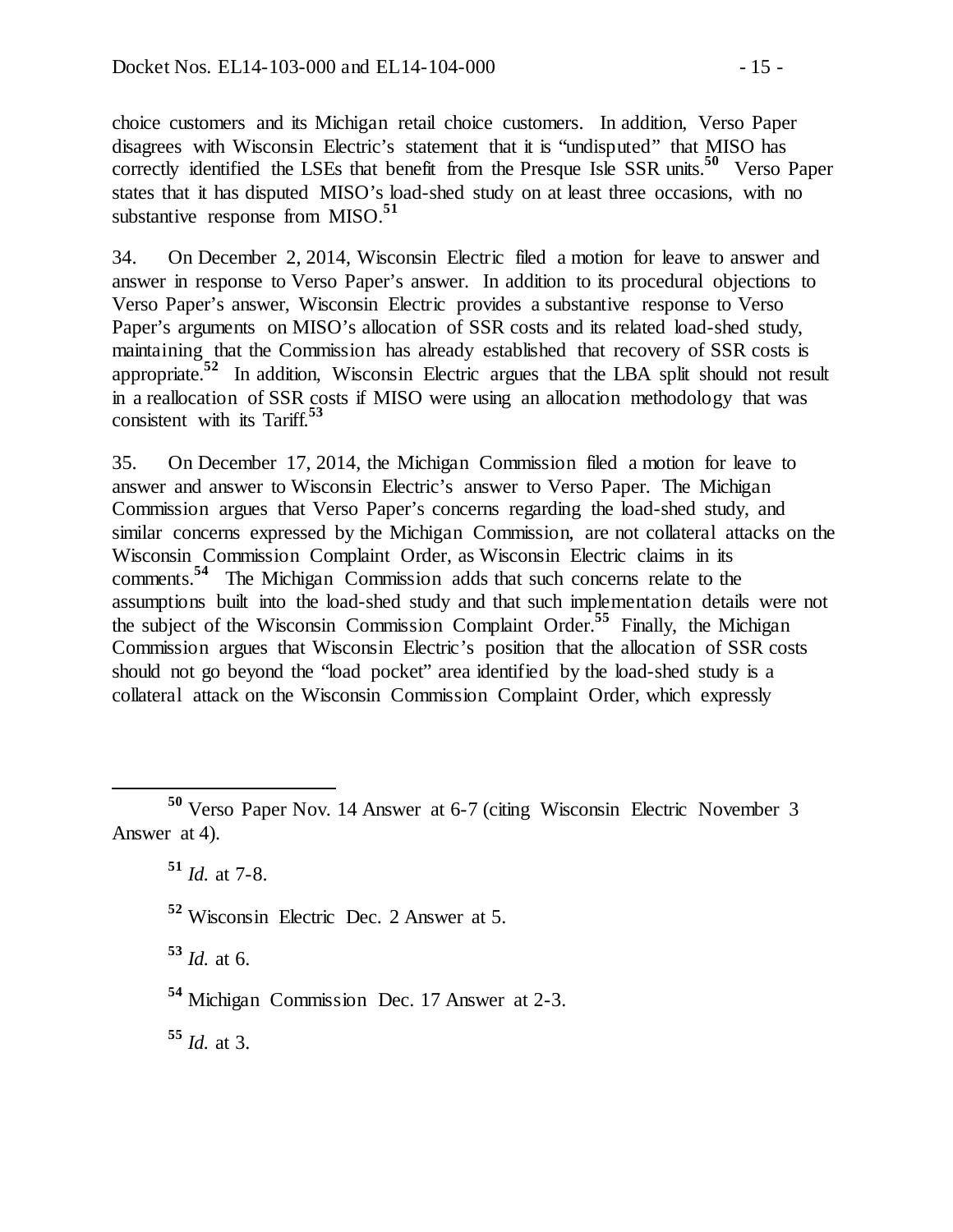requires MISO to allocate SSR costs to "the LSE(s) which require(s) the operation of the SSR Units for reliability purposes."**<sup>56</sup>**

36. The Michigan Commission contends that by focusing on the issue of load pockets, Wisconsin Electric is attempting to sidestep the issue of voltage and thermal contingencies, which would be caused by SSR unit retirements. By looking at thermal contingencies, according to the Michigan Commission, the costs would be allocated heavily to regions other than the Michigan Upper Peninsula, such that allocation by load pockets, as advocated by Wisconsin Electric, would be unjust and unreasonable.**<sup>57</sup>**

## **C. Mines' Amended Complaint**

37. On November 14, 2014, the Mines filed the Mines' Amended Complaint. In support of their motion for leave to amend, the Mines note that they could file a new complaint in a separate docket to address the issues they seek to raise, but argue that the interrelated nature of the issues raised in their Initial and Amended Complaints favor their being considered as part of one proceeding.**<sup>58</sup>**

38. As a substantive matter, the Mines' Amended Complaint questions whether MISO's Replacement Presque Isle SSR Agreement with Wisconsin Electric, filed in Docket No. ER14-2860-000, is valid or whether "it is merely an artifice, designed to enable [Wisconsin Electric] to double-recover costs that are already fully recovered through other regulatory tariff rate mechanisms."**<sup>59</sup>** The Mines argue that Wisconsin Electric cannot cease operations at the Presque Isle plants without regulatory approvals from Michigan and Wisconsin; therefore, the Mines argue, termination of operations at Presque Isle cannot be "imminent."<sup>60</sup> In addition, the Mines argue that the Replacement

**<sup>59</sup>** *Id.* at 5.

**<sup>60</sup>** *Id.* at 6.

**<sup>56</sup>** *Id.* (citing Wisconsin Commission Complaint Order, 148 FERC ¶ 61,071 at P 66 and Section 38.2.7.k of MISO's Tariff).

**<sup>57</sup>** *Id.* at 4-6 (citing Attachment Y Study dated August 15, 2014, Appendix A, Table 13a: Compare Thermal Results; ATC "2014 10-Year Assessment Projects" Planning Zones 1-3).

**<sup>58</sup>** Mines' Amended Complaint at 2.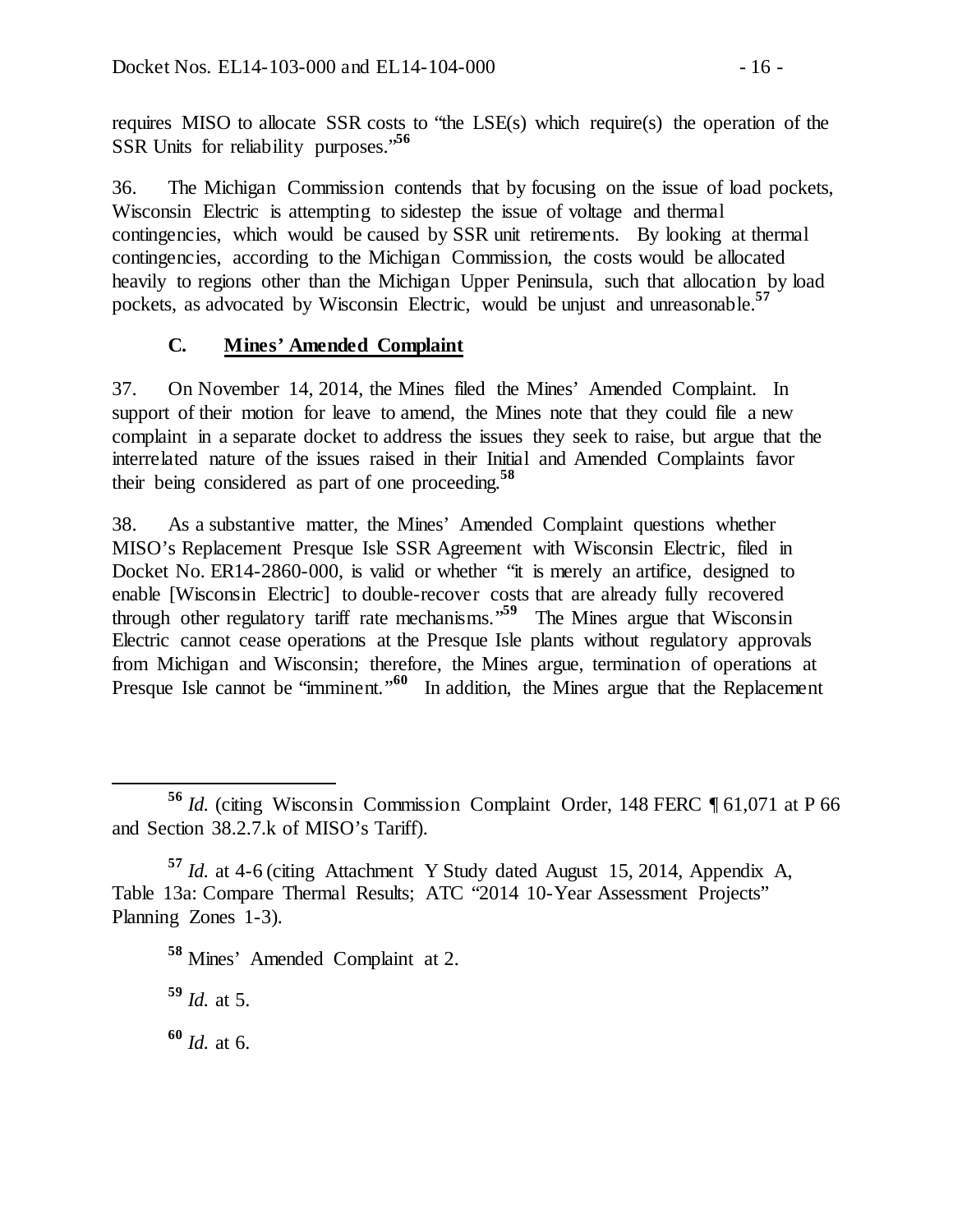Presque Isle SSR Agreement is invalid because Presque Isle's costs can be recovered through existing rate structures.**<sup>61</sup>**

39. The Mines also argue that if an SSR cost allocation based on the split LBA can be effectuated without any kind of Commission approval, as MISO and Wisconsin Electric assert, then the Commission's exclusive FPA section 205 jurisdiction would be circumvented.**<sup>62</sup>** The Mines assert, as they did in their Initial Complaint, that there is no reliability-based justification for the proposed split of the Wisconsin Electric LBA, and that the new allocation of SSR costs would increase Michigan's share of SSR cost responsibility from 14.31 percent to over 99 percent. **63**

40. The Mines maintain that MISO violated its Tariff by accepting the Replacement Presque Isle SSR Agreement at issue because (1) Wisconsin Electric may not lawfully terminate operations at the Presque Isle plant without regulatory approvals; (2) MISO did not properly evaluate whether an SSR agreement is necessary to ensure continued operations; and (3) there is no economic justification for Wisconsin Electric to terminate operations at the Presque Isle plant because Wisconsin Electric's costs "are already recovered as embedded costs in Wisconsin Electric's regulated retail and wholesale rates."**<sup>64</sup>** The Mines make similar arguments in support of their requested relief against Wisconsin Electric, arguing that the Commission should find that the Replacement Presque Isle SSR Agreement is invalid, unjust and reasonable. The Mines also ask that the Commission order MISO not to pay Wisconsin Electric's SSR costs under the Replacement Presque Isle SSR Agreement and to refund any SSR costs already collected.

## **D. Notice and Responsive Pleadings to Mines' Amended Complaint**

41. Notice of the Mines' Amended Complaint was published in the Federal Register, 79 Fed. Reg. 70,516-02 (Nov. 26, 2014), with comments and protests due on or before December 4, 2014. MISO and Wisconsin Electric filed timely answers to the Mines' Amended Complaint.

**<sup>64</sup>** *Id.* at 22.

**<sup>61</sup>** *Id.* at 9.

**<sup>62</sup>** *Id.* at 11-12.

**<sup>63</sup>** *See id.* at 19.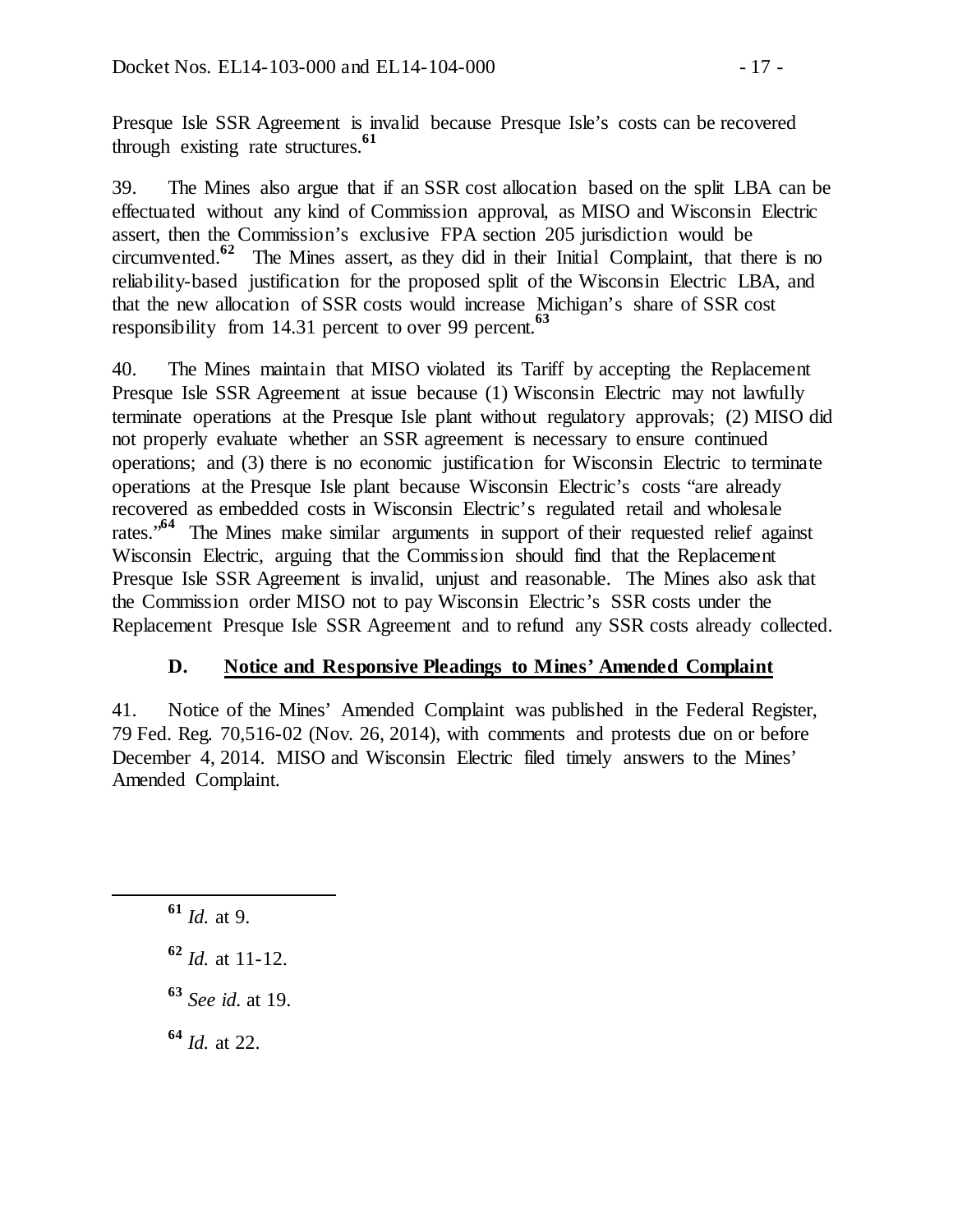#### **Answers**

42. MISO, in its answer to the Mines' Amended Complaint, states that the correct venue in which to consider SSR costs is within the hearing and settlement procedures established in the November 10 Order or within a request for rehearing for that order. Additionally, MISO argues that many of the arguments in the Mines' Amended Complaint were addressed in that proceeding, rendering them collateral attacks against the November 10 Order.**<sup>65</sup>** MISO states that the Commission conditionally accepted the Replacement Presque Isle SSR Agreement in the November 10 Order, contrary to the Mines' assertion that the Replacement Presque Isle SSR Agreement is invalid and not just and reasonable.**<sup>66</sup>** MISO states that the November 10 Order addresses all of the issues now raised by the Mines regarding the validity of Presque Isle as an SSR, including the required regulatory approvals for retirement of Presque Isle and the effect of that retirement on reliability. MISO argues that the Mines overlook the essential reliability benefits derived from Presque Isle when they claim that existing cost recovery mechanisms are sufficient to cover Presque Isle's continued operation, and Wisconsin Electric cannot be required to operate Presque Isle in the absence of an SSR agreement, which MISO states is also noted in the November 10 Order.<sup>67</sup> Further, MISO states that "[t]his need to support the bulk electric system is the trigger to the Commission's authority to approve MISO's determination that the continued service of [Presque Isle] is required."**<sup>68</sup>**

43. In its answer to the Mines' Amended Complaint, Wisconsin Electric argues that the Mines have not provided sufficient evidence to demonstrate that the Replacement Presque Isle SSR Agreement is unjust and unreasonable under FPA section 206, and accordingly request that the Mines' Amended Complaint be rejected.**<sup>69</sup>** Wisconsin Electric also argues that dismissal of the Mines' Amended Complaint is needed to avoid

**<sup>66</sup>** *Id.* (citing November 10 Order, 149 FERC ¶ 61,114 at P 24).

**<sup>67</sup>** *Id.* at 8 (citing November 10 Order, 149 FERC ¶ 61,114 at P 39).

**<sup>68</sup>** *Id.* at 9 (citing 16 U.S.C. § 824(b)(1) ("not have jurisdiction . . . over facilities for generation of electric energy. . .")).

**<sup>69</sup>** Wisconsin Electric Answer to Mines' Amended Complaint at 4-5.

**<sup>65</sup>** MISO Answer to Mines' Amended Complaint at 9-10.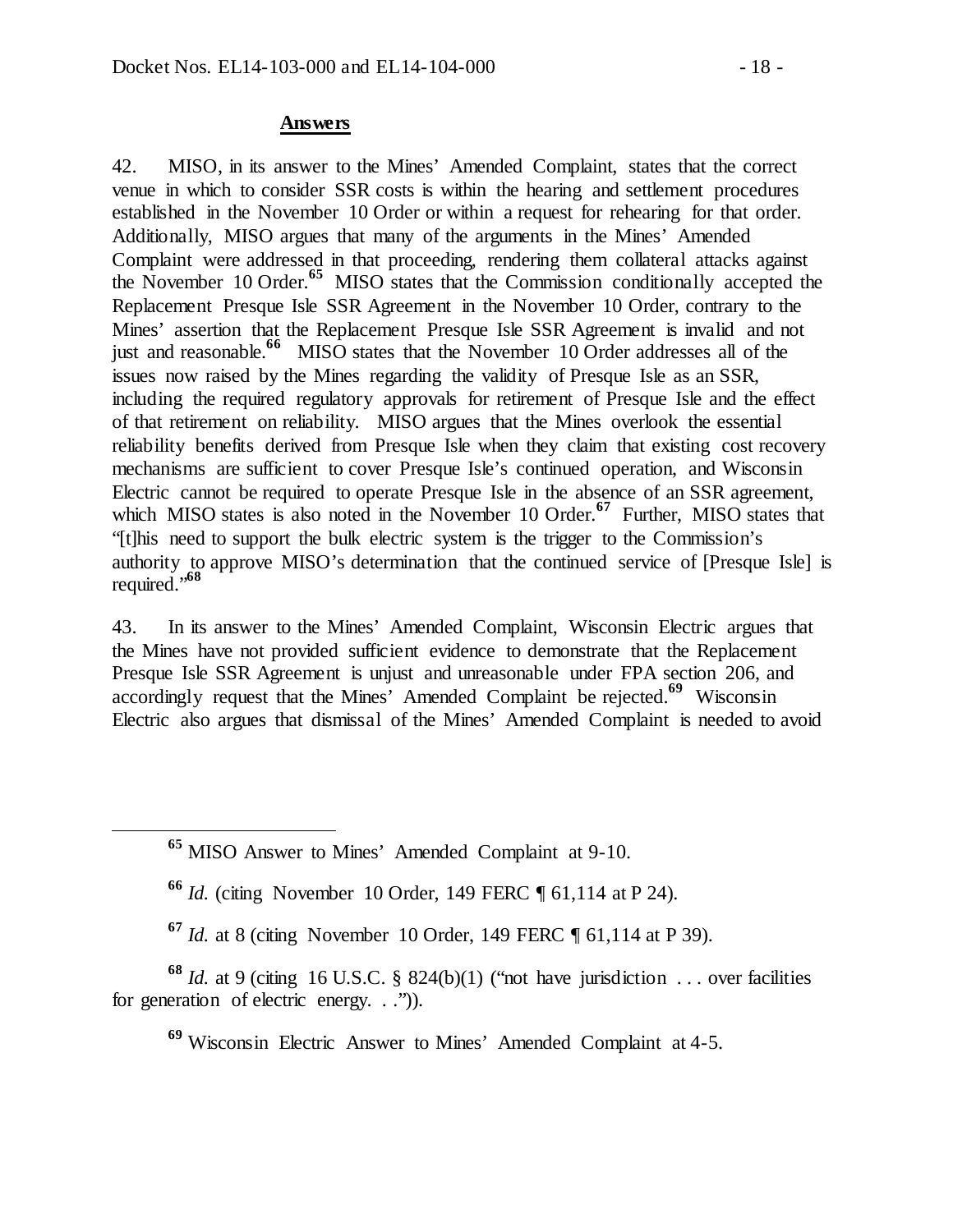undue delay in the proceeding, and undue burden on the many parties that have already commented on the Mines' Initial Complaint.**<sup>70</sup>**

44. Wisconsin Electric states that the new claims raised by the Mines are currently before the Commission in other proceedings, including arguments regarding the need to secure regulatory approvals to retire Presque Isle. Specifically, Wisconsin Electric notes that it has explained that whether facilities are approved as SSRs is subject to the Commission alone, and no Michigan law requires that the Michigan Commission approve Wisconsin Electric's decision to retire a facility. Wisconsin Electric also clarifies that it has the right to retire the Presque Isle units because it has sufficient resources to perform its duties and meet customer demand without the Presque Isle units. Wisconsin Electric also states that MISO has approved Presque Isle as an SSR, and that the Commission has found that MISO properly conducted the SSR study and procedures.**<sup>71</sup>**

45. Regarding the Mines' claim that the SSR agreement will lead to double recovery of the costs of the Presque Isle plant, Wisconsin Electric states that it has explained in a previous proceeding that the Mines' assertion is incorrect. First, Wisconsin Electric states that the Commission has stated that "all SSR units should be fully compensated for any costs incurred because of their extended service."**<sup>72</sup>** Second, Wisconsin Electric contends that retail jurisdiction proceedings, and not the Commission, will serve to ensure that double recovery does not occur. Third, Wisconsin Electric states that under the SSR Agreement, market revenues serve to offset the costs associated with the SSR Agreement. Consequently, if market revenues provide full recovery of the revenue requirements detailed in the SSR Agreement, then the SSR costs are covered and the costs to LSEs would be zero. Finally, Wisconsin Electric states that the Commission has already set cost compensation issues for hearing and settlement judge procedures, and, because the Mines do not provide any additional evidence in their Amended Complaint, there is no reason for the Commission to consider this issue in two separate proceedings. As such, Wisconsin Electric requests that the Mines' Amended Complaint be dismissed.**<sup>73</sup>**

- **<sup>70</sup>** *Id.* at 5-7.
- **<sup>71</sup>** *Id.* at 7-8.
- **<sup>72</sup>** *Id.* at 9.
- **<sup>73</sup>** *Id.* at 8-10.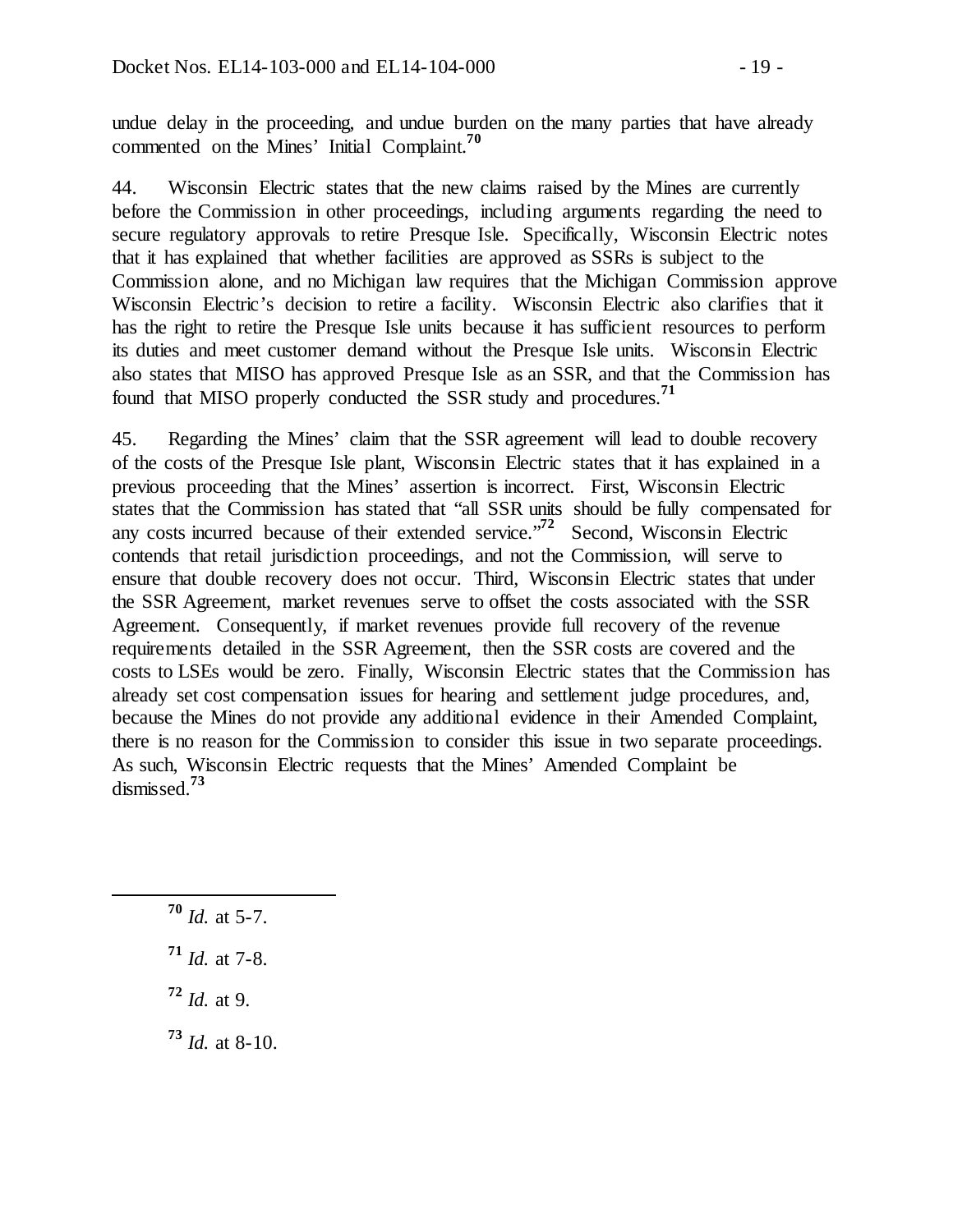#### **III. Docket No. EL14-104-000**

## **A. Michigan Commission's Complaint Against NERC and Wisconsin Electric**

46. On September 19, 2014, the Michigan Commission filed a complaint against both NERC and Wisconsin Electric, objecting to NERC's certification of the Michigan Upper Peninsula LBA as a new LBA. The Michigan Commission requests that the Commission reverse NERC's certification of the Michigan Upper Peninsula LBA, or, in the alternative, that the Commission "make clear that NERC's approval of a split LBA will not have any impact upon the allocation of SSR costs that would otherwise occur under the [MISO] Tariff and the related Business Practice Manual."**<sup>74</sup>** The Michigan Commission argues that the split of Wisconsin Electric into two LBAs should be reversed because (1) the ReliabilityFirst<sup>75</sup> and NERC processes approving the new Wisconsin Electric LBA structure were procedurally defective, allowing no opportunity for affected customers to raise concerns about rate impacts; (2) NERC failed to address evidence of the cost impacts of the split; and (3) the requested split was not shown to be needed for reliability purposes.

47. As to the first claim, the Michigan Commission alleges that the NERC decision was procedurally defective because no notice was provided to the LSEs of the proposed split, and that the Michigan Commission and other affected parties had no opportunity to present evidence to ReliabilityFirst of the potential rate impacts resulting from the proposed LBA split. As to the second claim, the Michigan Commission states that it provided input to NERC about the cost implications of the split prior to NERC's approval, but that NERC ultimately determined that it had "no authority to address the cost allocation issues raised in response to the proposal to form the Michigan Upper Peninsula LBA.<sup>76</sup> Finally, as to the third claim, that the split was not needed for reliability purposes, the Michigan Commission challenges the ostensible operational reasons Wisconsin Electric provided for establishing two separate LBAs, and argues that the LBA split was initiated for the sole purpose of achieving a re-allocation of costs from Wisconsin customers to Michigan customers. Moreover, the Michigan Commission

**<sup>75</sup>** ReliabilityFirst is the Regional Entity for the Wisconsin Electric operating area (i.e.*,* the entity with certain delegated enforcement authority from NERC), and therefore had the initial responsibility to review Wisconsin Electric's application to create two separate LBAs.

**<sup>76</sup>** *Id.* at 13.

**<sup>74</sup>** Michigan Commission's Complaint at 2.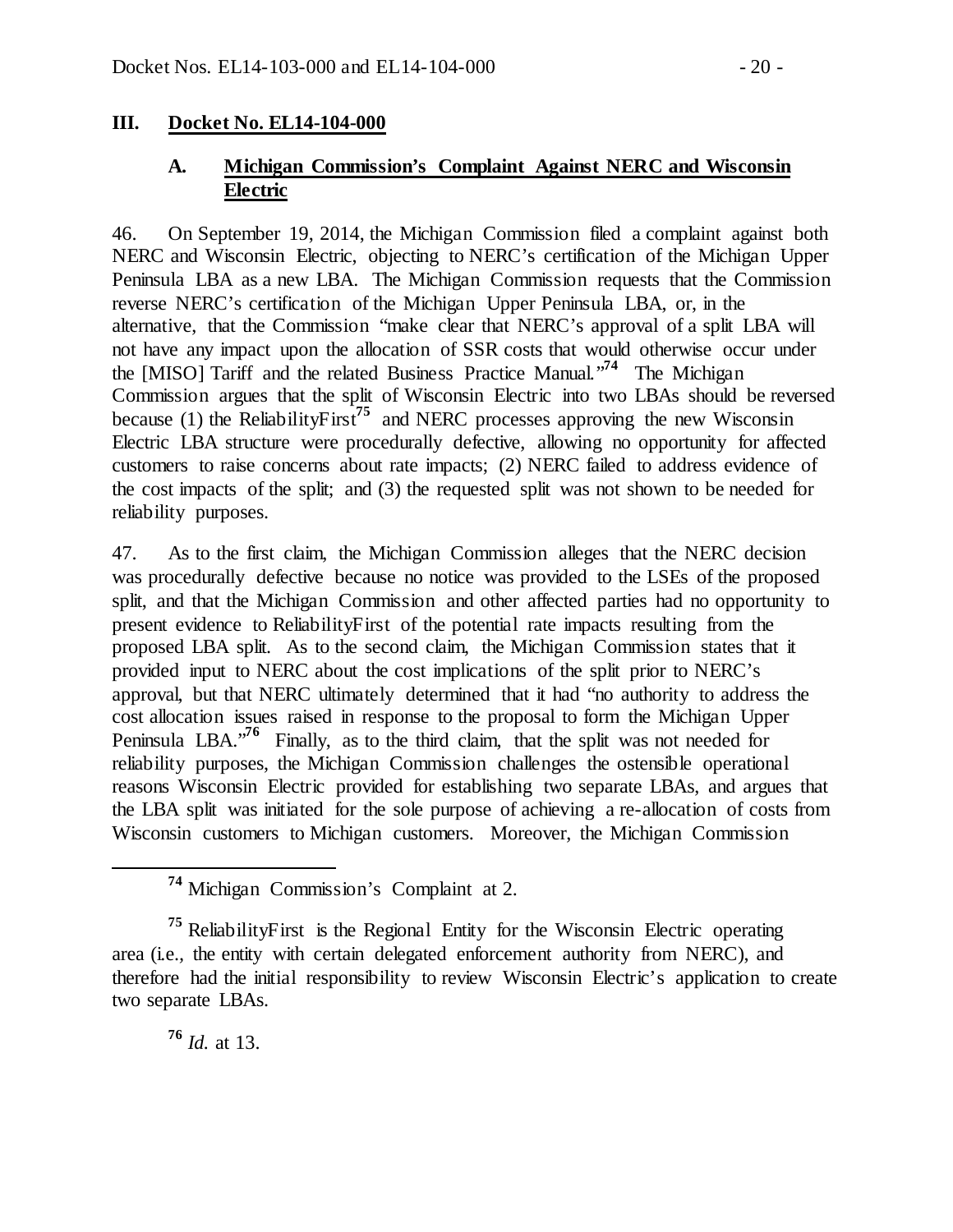asserts that Wisconsin Electric admitted that the creation of the new metering boundary at the Michigan border "will not itself directly improve the physical reliability challenges" of that region.**<sup>77</sup>**

48. The Michigan Commission thus argues that the Commission should set aside NERC's certification of separate LBAs within Wisconsin Electric due to a lack of demonstrable reliability benefits. In the alternative, the Michigan Commission asks the Commission to clarify that any such split will not affect the way SSR costs are allocated, arguing that such a clarification is necessary to "negate the incentive for an LSE to manipulate the allocation of costs by changing [LBA] boundaries."**<sup>78</sup>**

## **B. Notice and Responsive Pleadings**

49. Notice of the Michigan Commission's Complaint was published in the *Federal Register,* 79 Fed. Reg. 58,765 (Sept. 30, 2014), with interventions and protests due on or before October 9, 2014. Both NERC and Wisconsin Electric submitted timely answers to the Michigan Commission's Complaint.

50. Timely motions to intervene were filed by: Wolverine, ATC, the Mines, MPPA, WPS, Exelon Corporation, Consumers, METC, WPPI Energy, WP&L, Cloverland, DTE, Verso Paper, Integrys, and Mackinac. A notice of intervention was filed by the Wisconsin Commission. On December 4, 2014, UPPCo filed a motion to intervene outof-time.

51. Substantive comments or protests were filed by: Verso Paper, Integrys, the Wisconsin Commission, the Mines, and a number of individual commenters, largely comprised of Wisconsin Electric retail ratepayers within the Upper Peninsula. In addition, comments were filed out of time by the Michigan Representatives, Michigan State Senator Carol M. Viventi, and John C. Procario.

52. Motions for leave to answer and answers to the comments, protests, and answers of other parties were filed by Integrys, MISO, Verso Paper, Wisconsin Electric and the Michigan Commission.

# **1. Answers to Michigan Commission's Complaint**

53. In its answer to the Michigan Commission's Complaint, NERC maintains that the complaint fails to meet the minimum requirements of Rule 206 of the Commission's

 **<sup>77</sup>** *Id.* at 14. **<sup>78</sup>** *Id.* at 16.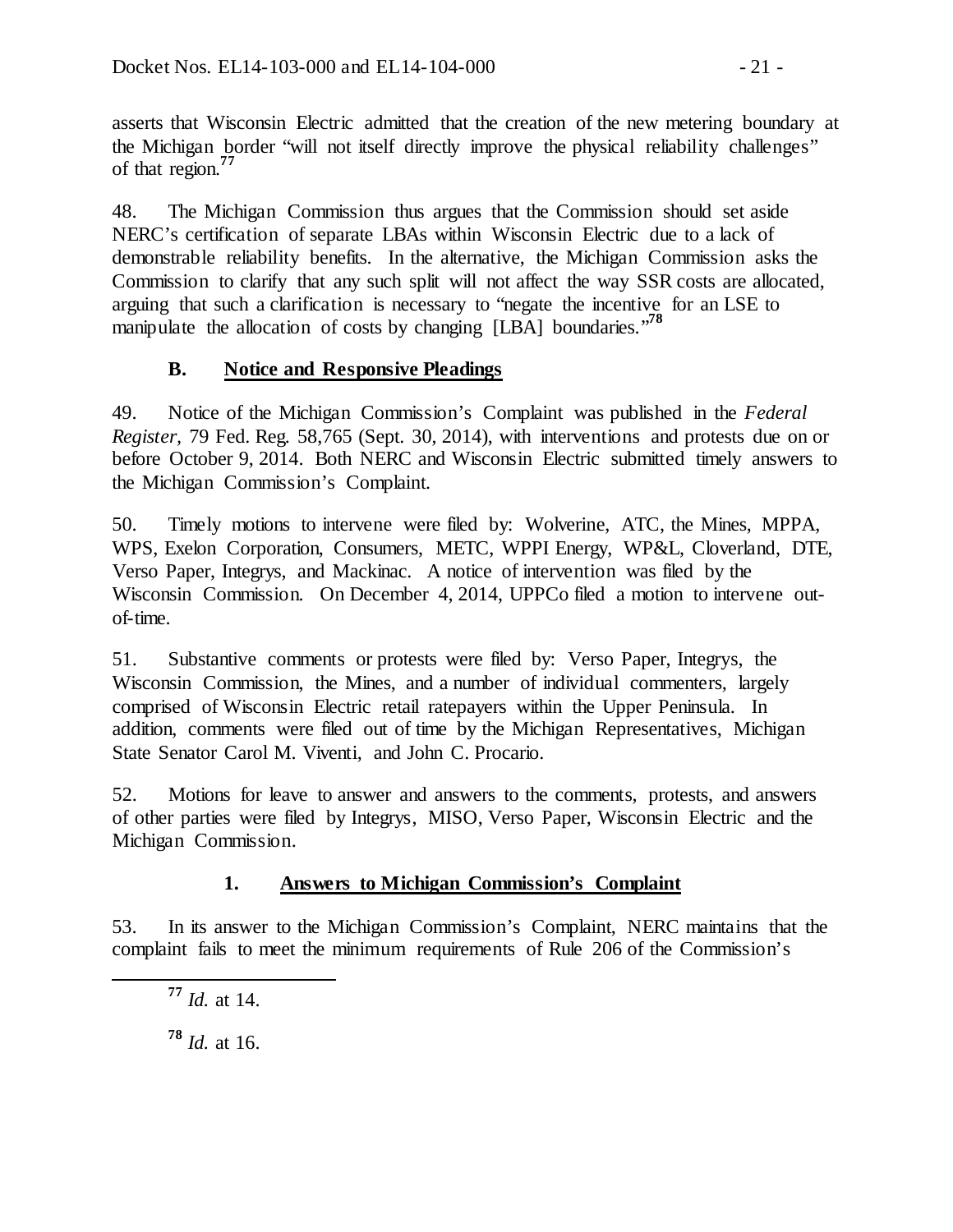Rules of Practice and Procedure because it does not "clearly identify the action or inaction which is alleged to violate applicable statutory or regulatory requirements." NERC explains that its certification of the Michigan Upper Peninsula LBA was not procedurally defective, as NERC adhered to its Commission-approved internal Rules of Procedure by ensuring that the Michigan Upper Peninsula LBA "has the tools, processes, training and procedures" in place to allow it to meet all requirements applicable to an LBA.<sup>79</sup> NERC also maintains that its actions in certifying the Michigan Upper Peninsula LBA do not constitute "approval" of Wisconsin Electric's proposal for purposes of cost allocation. Finally, NERC notes that it was not required under its Rules of Procedure to find that creation of the Michigan Upper Peninsula LBA was necessary in order to remedy physical reliability concerns, but merely to ensure that the proposed new LBA does not create reliability issues.

54. NERC also disagrees with the Michigan Commission's contention that NERC is not required to entertain comments or evidence from stakeholders. NERC states that its evaluation is limited to a technical evaluation of the entity's operational capabilities and ability to meet NERC's Reliability Standards, which it has done.**<sup>80</sup>** NERC states that it confirmed Wisconsin Electric's competency to operate the Michigan Upper Peninsula LBA reliably and issued its certification report on August 28, 2014.

55. In its answer to the Michigan Commission's Complaint, Wisconsin Electric also argues that the complaint should be denied because NERC's certification of the Michigan Upper Peninsula LBA did not violate any NERC rule or any portion of FPA section 215.**<sup>81</sup>** In addition, Wisconsin Electric argues that the complaint should be dismissed because "there already are existing proceedings at the Commission where all of the relief requested by [the Michigan Commission] (regarding SSR Unit cost impacts and cost allocation issues) is being addressed."**<sup>82</sup>** Notably, Wisconsin Electric states that it opposes the use of the Michigan Upper Peninsula LBA to allocate the costs of the Presque Isle SSR units, and instead advocates for use of commercial nodes in allocating such costs. Wisconsin Electric explains that the MISO Tariff does not require use of LBA boundaries in assigning SSR costs, and asserts that any change in LBA boundaries should not result in a change in assignment of costs. Finally, Wisconsin Electric maintains that the Michigan Commission failed to provide any substantive basis for

**<sup>80</sup>** *Id.* at 5-6.

**<sup>81</sup>** Wisconsin Electric Answer to Michigan Commission's Complaint at 3.

**<sup>82</sup>** *Id.*

**<sup>79</sup>** NERC Answer at 2-3.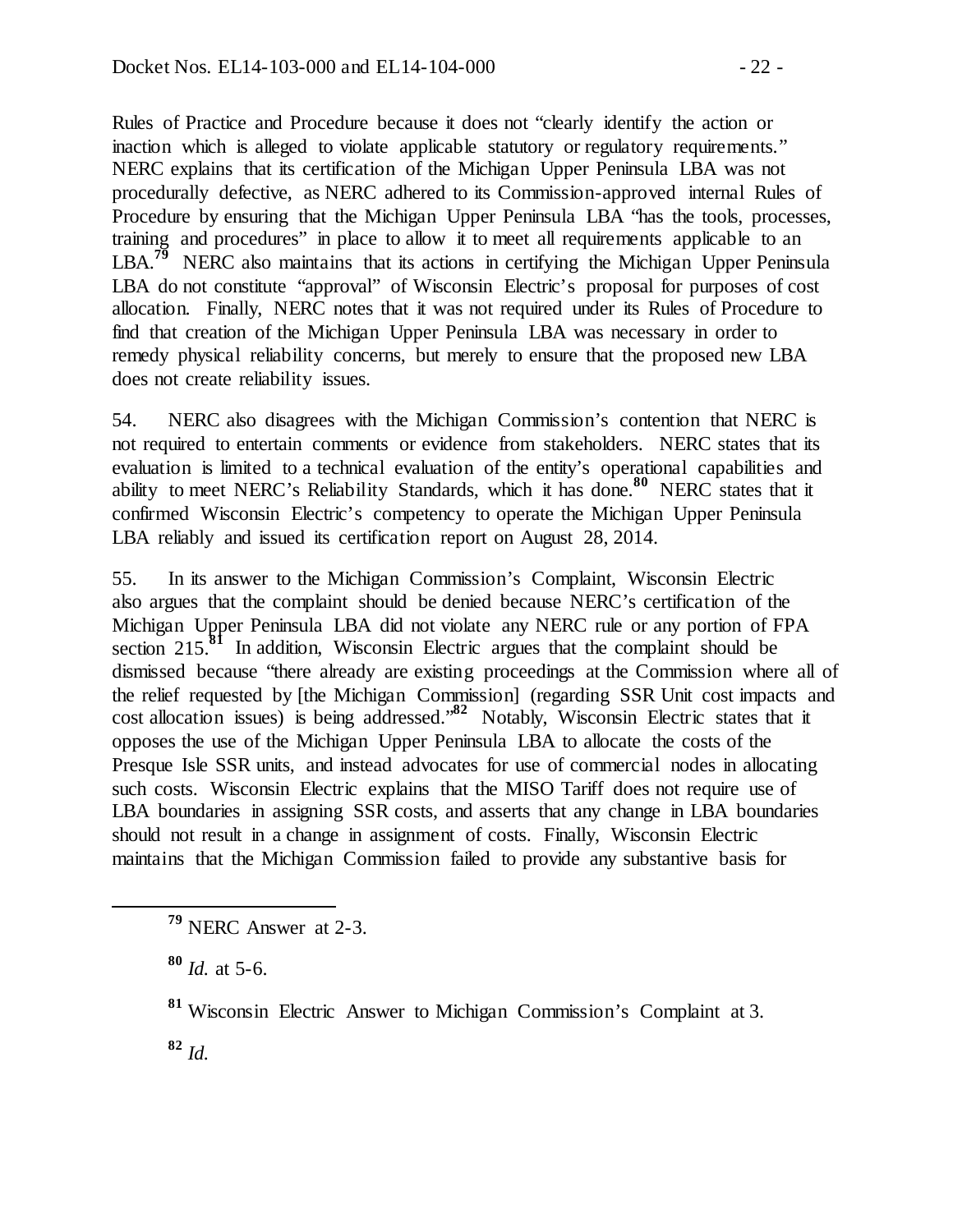overturning the NERC decision, and points out several operational benefits from the creation of the Michigan Upper Peninsula LBA.

56. Wisconsin Electric states that the Michigan Commission's Complaint should be denied for failure to provide adequate support for its claims regarding the substance of NERC's decision. Wisconsin Electric states that NERC has no authority to address cost allocation issues, as acknowledged by the Michigan Commission.**<sup>83</sup>**

57. Finally, Wisconsin Electric asserts that the Michigan Commission's Complaint should be denied due to failure to state a claim for which relief can be granted. Specifically, Wisconsin Electric states that the only entities that can be respondents in NERC proceedings under the NERC Rules and Procedures are Respondents, which the Michigan Commission is not because it is not a registered entity.<sup>84</sup> As such, Wisconsin Electric argues that the Michigan Commission lacks the standing to appeal a certification.

## **2. Comments, Protests and Subsequent Answers**

58. The timely comments submitted by Verso Paper and Integrys in Docket No. EL14-103-000, as well as a number of the subsequent answers submitted in that docket, discussed above, were also filed in response to the Michigan Commission's Complaint.

59. In addition, the Mines filed limited substantive comments in support of the Michigan Commission's Complaint, expressly requesting consolidation of the two complaint proceedings. The Mines, noting the overlap between the two complaints, urge the Commission to consolidate their complaint with the Michigan Commission's Complaint in the interest of efficiency.**<sup>85</sup>** The Mines also urge the Commission to expeditiously set the matter for hearing, grant the relief requested from the Commission, and prohibit implementation of the split of the WEC LBA and formation of the Michigan Upper Peninsula LBA without prior Commission approval.

60. On October 24, 2014, Wisconsin Electric filed an answer in response to the Mines' request for consolidation. Wisconsin Electric asserts that administrative efficiency would not be enhanced by such consolidation because the complaints are by two different parties and are against two different entities. Additionally, Wisconsin

**<sup>84</sup>** *Id.* at 12-13 (citing NERC Rules of Procedure, Appendix 4C, Attachment 2 – Hearing Procedures, Section 1.1.5 – Definitions ("respondent")).

**<sup>85</sup>** Mines Comments at 3-4.

**<sup>83</sup>** *Id.* at 9-10 (citing Michigan Commission's Complaint Exhibit MI-2 at P 21).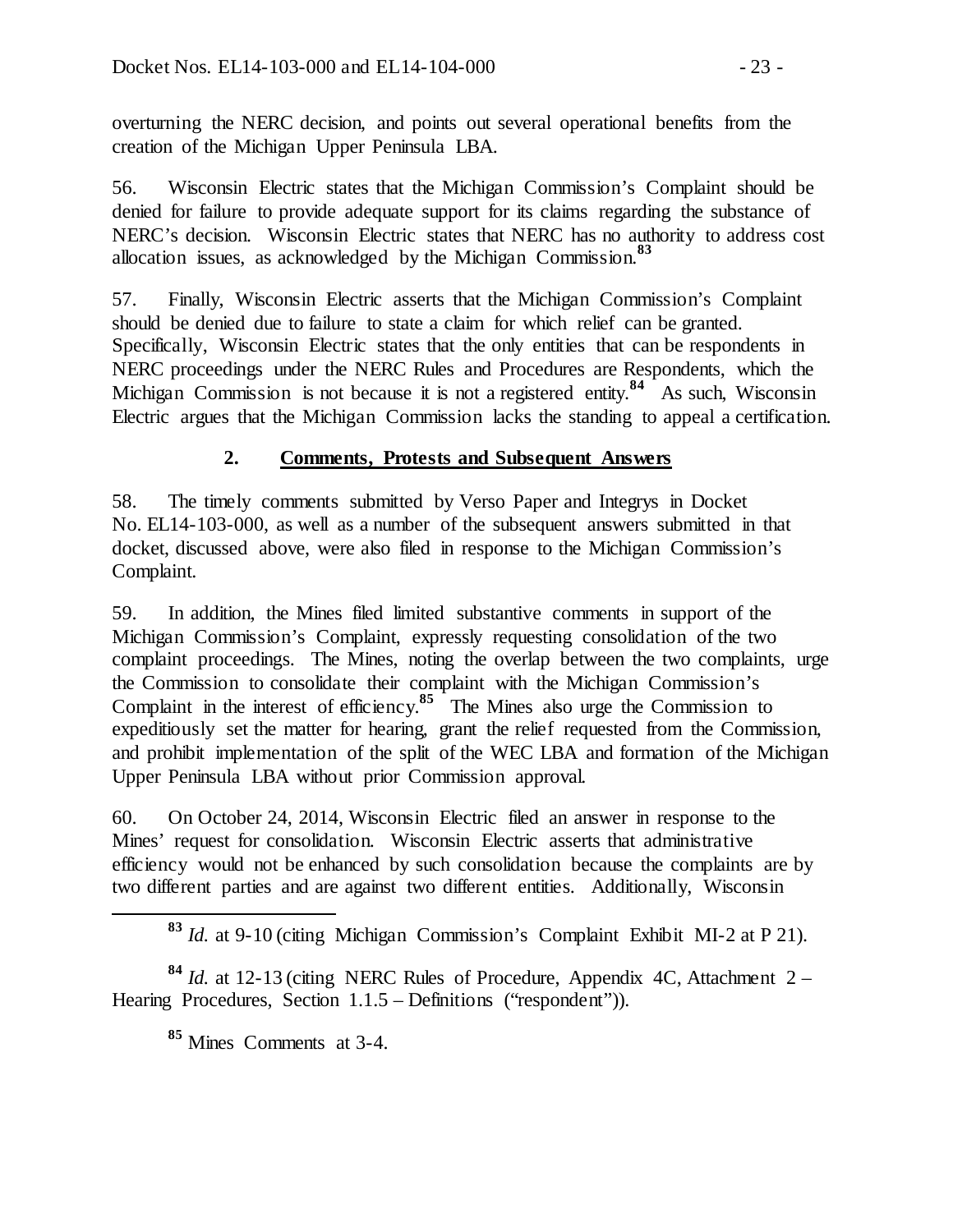Electric contends that the two complaints concern different and unrelated regulatory functions, namely NERC's certification of the Michigan Upper Peninsula LBA and cost allocation under the MISO Tariff. Wisconsin Electric also argues against setting the Complaints for hearing procedures. It states that the Mines have not identified material issues of fact in dispute that would merit a hearing proceeding, only mentioning that they are interrelated.**<sup>86</sup>**

## **IV. Discussion**

## **A. Procedural Matters**

61. Pursuant to Rule 214 of the Commission's Rules of Practice and Procedure, 18 C.F.R. § 385.214 (2014), the notices of intervention and timely, unopposed motions to intervene serve to make the entities that filed them parties to the proceedings in which they were filed. Pursuant to Rule 214(d) of the Commission's Rules of Practice and Procedure, 18 C.F.R. § 385.214(d) (2014), we grant UPPCo's late-filed motion to intervene in each of the above-captioned dockets given its interest in the proceedings, the early stage of the proceedings, and the absence of undue prejudice or delay.

62. Rule 213(a)(2) of the Commission's Rules of Practice and Procedure, 18 C.F.R. § 385.213(a)(2) (2014), prohibits an answer to a protest or answer unless otherwise ordered by the decisional authority. We accept the answers filed in these proceedings because they have provided information that assisted us in our decision-making process.

## **B. Commission Determination**

63. The Mines' Initial and Amended Complaints and the Michigan Commission's Complaint are concerned with MISO's use of an LBA-based cost allocation methodology for allocating the costs associated with the Presque Isle SSR Unit. As noted above, in the Rehearing Order issued concurrently with the instant order, we find that the cost allocation proposed by MISO for the Presque Isle SSR Unit, which uses the optimization-LBA approach in MISO's Business Practice Manual (BPM), is not just and reasonable, as it is inconsistent with section 38.2.7.k of MISO's Tariff, which requires MISO to allocate SSR costs to "the LSE(s) which require(s) the operation of the SSR Unit for reliability purposes." In the Rehearing Order, we require MISO to propose in a compliance filing a new study methodology that identifies the LSEs that require the Presque Isle SSR Unit for reliability purposes, along with a revised rate schedule that adjusts the allocation of SSR costs accordingly.**<sup>87</sup>** As such, this revised rate schedule will no longer be LBA-

**<sup>86</sup>** Wisconsin Electric October 24 Answer at 4-5.

**<sup>87</sup>** Rehearing Order, 150 FERC ¶ 61,104 at PP 2, 80-89.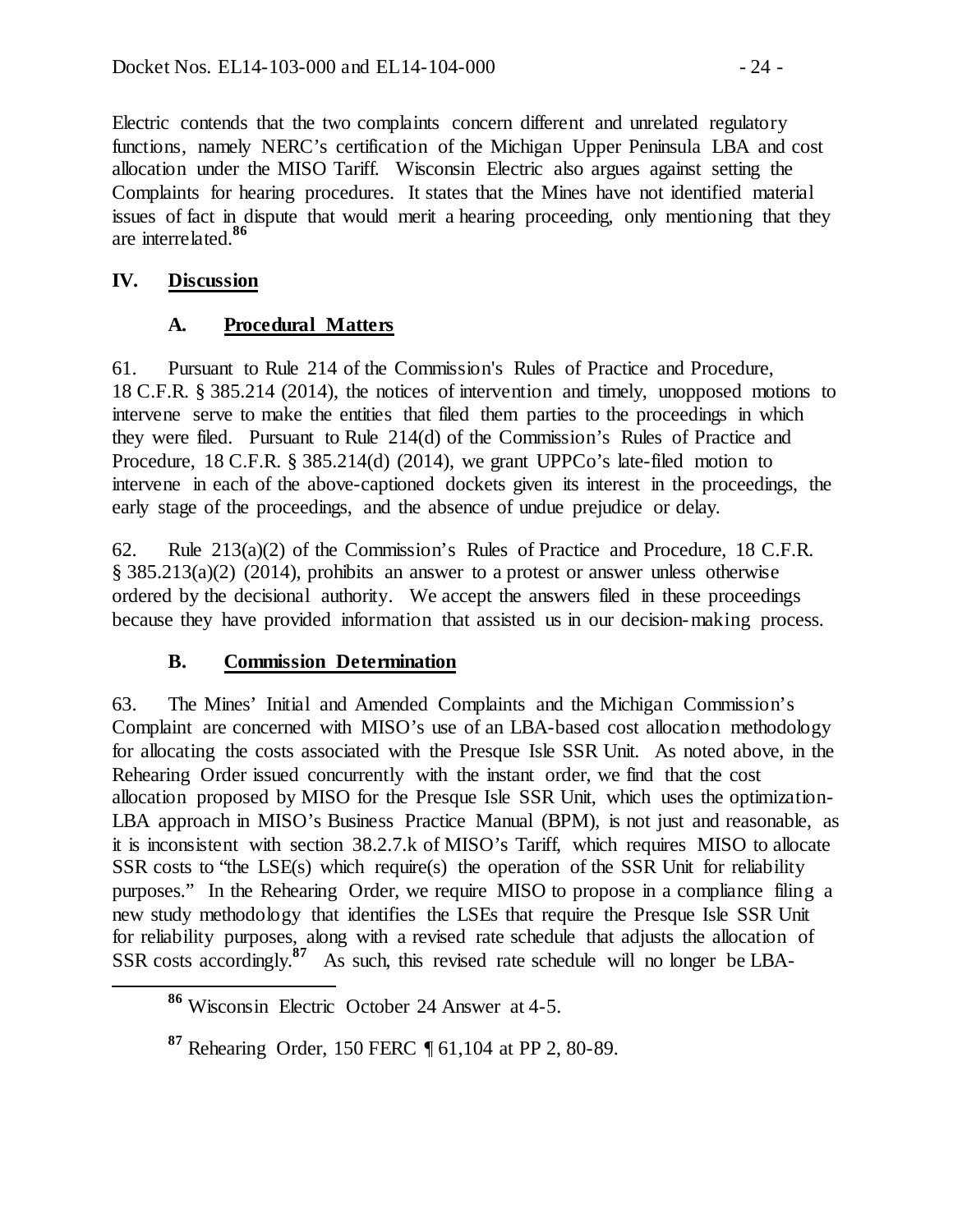based. Further, in that order, we reject the LBA-based rate schedule filed in Docket No. ER14-2952-000 that both the Mines and the Michigan Commission find objectionable.**<sup>88</sup>** Accordingly, we dismiss the complaints as moot.

64. Given this, we do not reach the arguments put forth in the complaints that it is necessary for the Commission to approve the split of the WEC LBA and the creation of the Michigan Upper Peninsula LBA because of the effect of the split on jurisdictional rates, because we make clear in the Rehearing Order that the allocation of Presque Isle SSR costs will not depend on LBA boundaries.**<sup>89</sup>**

65. However, we do find it appropriate to address certain arguments raised in the complaints and answers, given the challenges both to NERC's processes and parties' ability to bring complaints at the Commission. First, we reject the arguments of the Mines and the Michigan Commission that NERC lacks jurisdiction to certify the Michigan Upper Peninsula LBA or that its certification process was deficient, and therefore find no basis for overturning NERC's certification of the new Michigan Upper Peninsula LBA. We agree with NERC that its certification process is governed by Commission-approved Rules of Procedure, and that under those rules NERC was obligated to assess whether the new Michigan Upper Peninsula LBA has the technical capability to ensure compliance with all applicable Reliability Standards.**<sup>90</sup>** NERC was

**<sup>89</sup>** In the Rehearing Order, we make no findings as to the whether the LBA-based BPM cost allocation methodology might produce just and reasonable cost allocations for SSR Units other than the SSR Units at issue in that order. As such, in the Rehearing Order, we find that if MISO proposes to apply its BPM methodology in future filings, MISO must address the concerns with the methodology that are identified in the Rehearing Order and show that the methodology allocates SSR costs to those LSEs that require the operation of the SSR Unit for reliability purposes, such that assignment of costs is commensurate with the benefits received by such LSEs. Rehearing Order, 150 FERC ¶ 61,104 at P 86, n.211. Accordingly, we decline to address any general concerns raised in the Mines' Initial and Amended Complaints and the Michigan Commission's Complaint with regard to the justness and reasonableness of the impact of the split of the WEC LBA on other SSRs, and the application of MISO's LBA-based BPM cost allocation for other SSRs, as speculative.

**<sup>90</sup>** *See* NERC Answer at 6-7 (citing to, inter alia, NERC Rule of Procedure § 500 (governing NERC's registration and certification process for [LBAs]), and § 501

**<sup>88</sup>** In fact, the Rehearing Order rejects MISO's filing, made in Docket No. ER14- 2952-000, to reflect the impact on SSR cost allocation of Wisconsin Electric's split into the WEC LBA and the Michigan Upper Peninsula LBA. *See id.* PP 2, 100.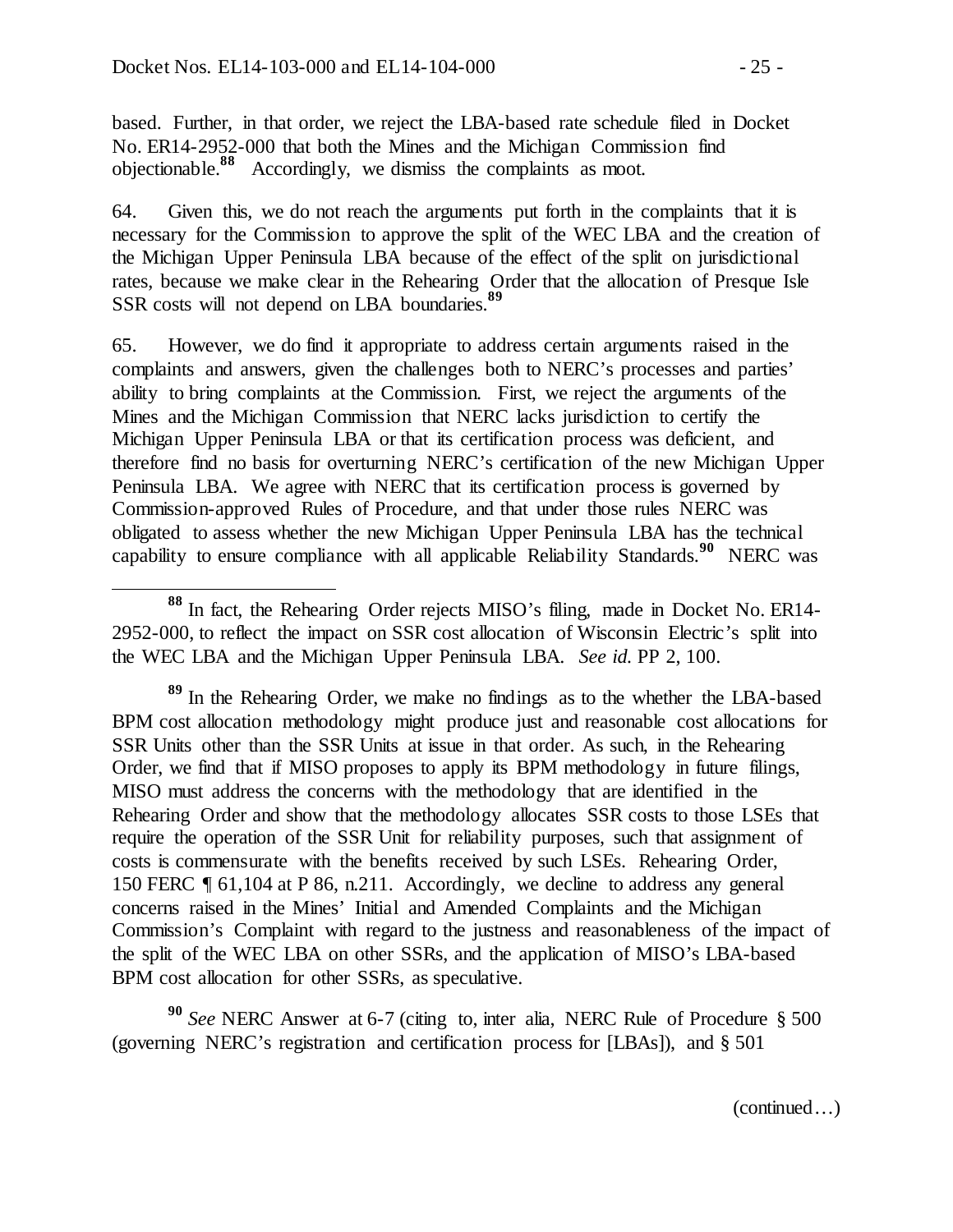neither required to find that creation of the new Michigan Upper Peninsula LBA would enhance reliability, nor to consider its potential economic implications. Our findings with respect to the adequacy of NERC's certification decision and review process should not be taken to suggest that we have no authority or obligation to review and approve any change in cost allocation or tariff rates that could occur as a result of a change in LBA status. However, in this situation, given our concurrent decision on the apportionment of SSR costs for the Presque Isle, Escanaba and White Pine SSR units, we find that NERC's certification of the new Michigan Upper Peninsula LBA will not have an impact on SSR cost allocation or otherwise affect rates as the complainants allege.

66. As for the arguments put forth in the Mines' Amended Complaint that state regulatory approvals are needed to terminate operations at the Presque Isle plant, that an SSR agreement may not be necessary, and that there is no economic justification for Wisconsin Electric to terminate operations at the Presque Isle plant, we find that we have answered each of these issues in other proceedings. As we state in the Rehearing Order, the Commission addressed these issues in the November 10 Order.**<sup>91</sup>** With respect to arguments that some or all of the Presque Isle Units 5-9 should not qualify for SSR treatment, the Commission found in the November 10 Order that MISO properly followed the SSR study and review process in accordance with the Tariff and adequately demonstrated that all five Presque Isle units are needed for reliability during the term of the SSR agreement that was accepted in the November 10 Order.**<sup>92</sup>** With regard to arguments that Wisconsin Electric did not receive the necessary state regulatory approvals to retire Presque Isle Units 5-9, the Commission found in the November 10 Order that if there are state laws that prevent the retirement, the enforcement of those laws is beyond the scope of the SSR proceeding.<sup>93</sup> With respect to Integrys's arguments that Wisconsin Electric already recovers costs for the Presque Isle units in its retail rate base, Wisconsin Electric's retail rates are not before us here, as such retail rates fall within the relevant state commissions' jurisdiction and not within this Commission's jurisdiction.**<sup>94</sup>** Furthermore, we find that retail rate treatment is not relevant to setting the

("requiring any utility seeking registration to provide proper documentation demonstrating its ability to satisfactorily function as [an LBA]")).

**<sup>91</sup>** Rehearing Order, 150 FERC ¶ 61,104 at P 99.

**<sup>92</sup>** November 10 Order, 149 FERC ¶ 61,114 at P 36.

**<sup>93</sup>** *Id.* P 38.

 $\overline{a}$ 

**<sup>94</sup>** *See Southwest Power Pool, Inc.*, 119 FERC ¶ 61,199 (2007).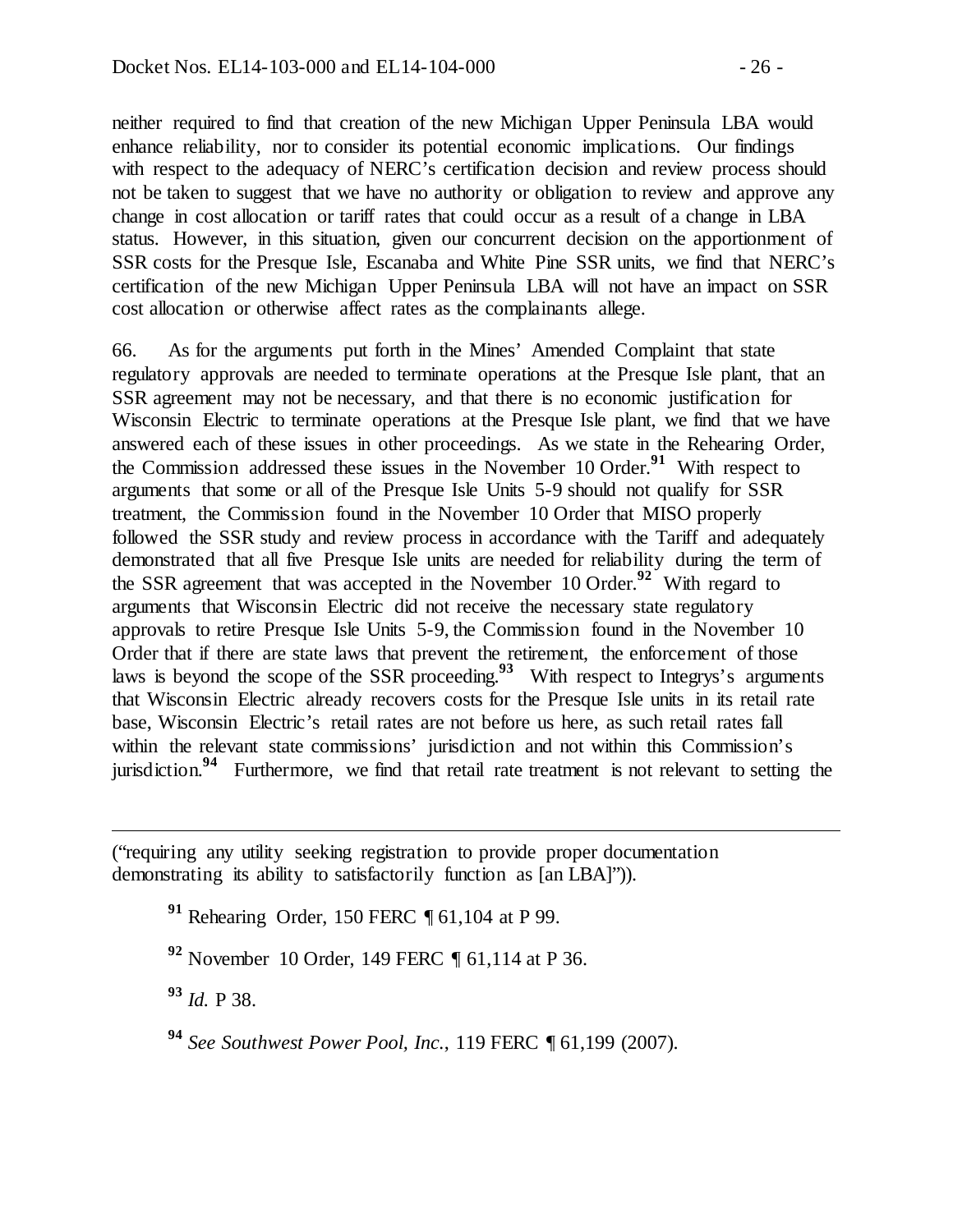just and reasonable level of compensation for Commission-jurisdictional service provided by an SSR Unit under the MISO Tariff.**<sup>95</sup>**

67. Last, we reject Wisconsin Electric's assertion that the Michigan Commission has failed to state a claim for which relief can be granted. Wisconsin Electric's argument is based on the assertion that the Michigan Commission cannot be a "respondent" under NERC's Rules of Procedure because a "respondent" is defined solely as a Registered Entity in Appendix 4C of the NERC Rules of Procedure and because it claims only "Respondents have standing to appeal a NERC ruling certifying new [LBAs]."**<sup>96</sup>** However, Wisconsin Electric's reliance on a definition used in Attachment 2 of Appendix 4C of the NERC Rules of Procedure, which governs hearing procedures as part of NERC's Compliance Monitoring and Enforcement program, is misplaced. These procedures relate to hearings on compliance and enforcement matters *at the NERC or Regional Entity level*, and not to appeals to the Commission of NERC certification decisions. To the extent NERC's Rules of Procedure address review of certification decisions, the relevant procedures are set out in Appendix 5A, Section VI, and provide that *any entity* may appeal an organization certification decision by a Regional Entity:

### **Organization Certification Appeals Procedure**

1. Appeal for an Organization Certification Finding.

Any entity can appeal an organization Certification decision issued as a result of the Certification process.**<sup>97</sup>**

Moreover, with respect to the right to appeal a final NERC certification decision *to the Commission*, NERC's Rules of Procedure do not set out any restrictions as to the entities that can seek relief, and instead explicitly state that "[p]arties retain the right to seek further review of a decision in whatever regulatory agency or court that may have jurisdiction."<sup>98</sup> Therefore we reject Wisconsin Electric's arguments on this issue.

**<sup>95</sup>** Rehearing Order, 150 FERC ¶ 61,104 at P 75.

**<sup>96</sup>** *See* Wisconsin Electric Answer to Michigan Commission's Complaint at 12 (citing to NERC Rules of Procedure 4C, Attachment 2 – Hearing Procedures, Section  $1.1.5$  – Definitions ("respondent")).

**<sup>97</sup>** NERC Rules of Procedure, Appendix 5A, Section VI.1 and Fig. 4.

**<sup>98</sup>** *Id.* at Section VI.2.d.